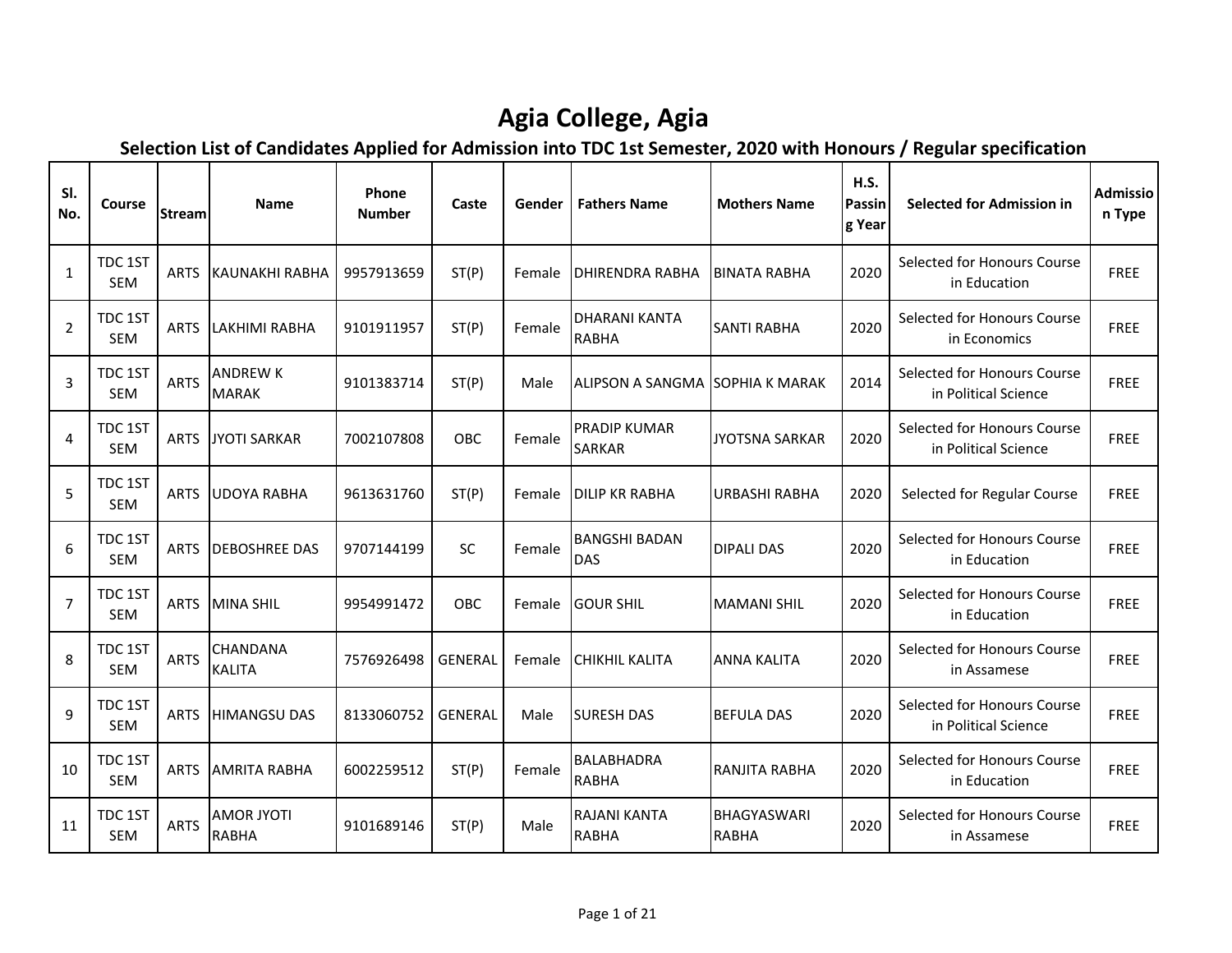| SI.<br>No. | Course                | <b>Stream</b> | <b>Name</b>                        | Phone<br><b>Number</b> | Caste          | Gender | <b>Fathers Name</b>               | <b>Mothers Name</b>                 | <b>H.S.</b><br>Passin<br>g Year | <b>Selected for Admission in</b>                    | <b>Admissio</b><br>n Type |
|------------|-----------------------|---------------|------------------------------------|------------------------|----------------|--------|-----------------------------------|-------------------------------------|---------------------------------|-----------------------------------------------------|---------------------------|
| 12         | TDC 1ST<br><b>SEM</b> | <b>ARTS</b>   | <b>JUHI SARMA</b>                  | 6003905213             | <b>GENERAL</b> | Female | <b>ALOKESH SARMA</b>              | <b>SHIKHA SARMA</b>                 | 2020                            | Selected for Honours Course<br>in Education         | <b>FREE</b>               |
| 13         | TDC 1ST<br><b>SEM</b> | <b>ARTS</b>   | <b>CHIMIRA SANGMA</b>              | 6002976662             | ST(P)          | Female | <b>ICRYSTONE MOMIN</b>            | <b>SRIJILLA SANGMA</b>              | 2020                            | Selected for Honours Course<br>in Political Science | <b>FREE</b>               |
| 14         | TDC 1ST<br><b>SEM</b> | <b>ARTS</b>   | PURNANANDA<br><b>RABHA</b>         | 6000876412             | ST(P)          | Male   | <b>SANKAR RAM</b><br><b>RABHA</b> | <b>BEHULA RABHA</b>                 | 2002                            | Selected for Honours Course<br>in Political Science | <b>FREE</b>               |
| 15         | TDC 1ST<br><b>SEM</b> | <b>ARTS</b>   | <b>JYOTIRMOY</b><br><b>BARMAN</b>  | 6380335947             | OBC            | Male   | <b>KRISHNA BARMAN</b>             | <b>CHANDRABATI</b><br><b>BARMAN</b> | 2019                            | Selected for Honours Course<br>in Political Science | <b>FREE</b>               |
| 16         | TDC 1ST<br><b>SEM</b> | <b>ARTS</b>   | <b>SUSMITA</b><br><b>CHAUDHARY</b> | 6002428934             | OBC            | Female | <b>NAREN CHAUDHARY</b>            | TARU PRABHA<br><b>CHAUDHARY</b>     | 2020                            | Selected for Honours Course<br>in Education         | <b>FREE</b>               |
| 17         | TDC 1ST<br><b>SEM</b> | <b>ARTS</b>   | <b>PRIYANKA NATH</b>               | 6001640259             | <b>OBC</b>     | Female | <b>NIREN NATH</b>                 | <b>SEWALI NATH</b>                  | 2020                            | Selected for Regular Course                         | <b>FREE</b>               |
| 18         | TDC 1ST<br><b>SEM</b> | <b>ARTS</b>   | <b>HIRAKJYOTI NATH</b>             | 8134906323             | <b>OBC</b>     | Male   | <b>KANDRAPA NATH</b>              | <b>CHITRA NATH</b>                  | 2017                            | Selected for Regular Course                         | <b>FREE</b>               |
| 19         | TDC 1ST<br><b>SEM</b> | <b>ARTS</b>   | <b>ANUP BARMAN</b>                 | 9864286962             | OBC            | Male   | <b>NITAI BARMAN</b>               | <b>SANJANA BARMAN</b>               | 2020                            | Selected for Honours Course<br>in Political Science | <b>FREE</b>               |
| 20         | TDC 1ST<br><b>SEM</b> | <b>ARTS</b>   | <b>ANAMIKA RABHA</b>               | 6000489537             | ST(P)          | Female | <b>JANMEJOY RABHA</b>             | <b>RUNU RABHA</b>                   | 2020                            | Selected for Honours Course<br>in Political Science | <b>FREE</b>               |
| 21         | TDC 1ST<br><b>SEM</b> | <b>ARTS</b>   | <b>BIBHA RAY</b>                   | 6901134670             | <b>OBC</b>     | Female | <b>BISWAJIT RAY</b>               | <b>JETUKI RAY</b>                   | 2020                            | Selected for Honours Course<br>in Education         | <b>FREE</b>               |
| 22         | TDC 1ST<br><b>SEM</b> | <b>ARTS</b>   | <b>RAHUL NATH</b>                  | 6000431025             | <b>OBC</b>     | Male   | <b>KAMAL NATH</b>                 | <b>MALATI NATH</b>                  | 2020                            | Selected for Honours Course<br>in Assamese          | <b>FREE</b>               |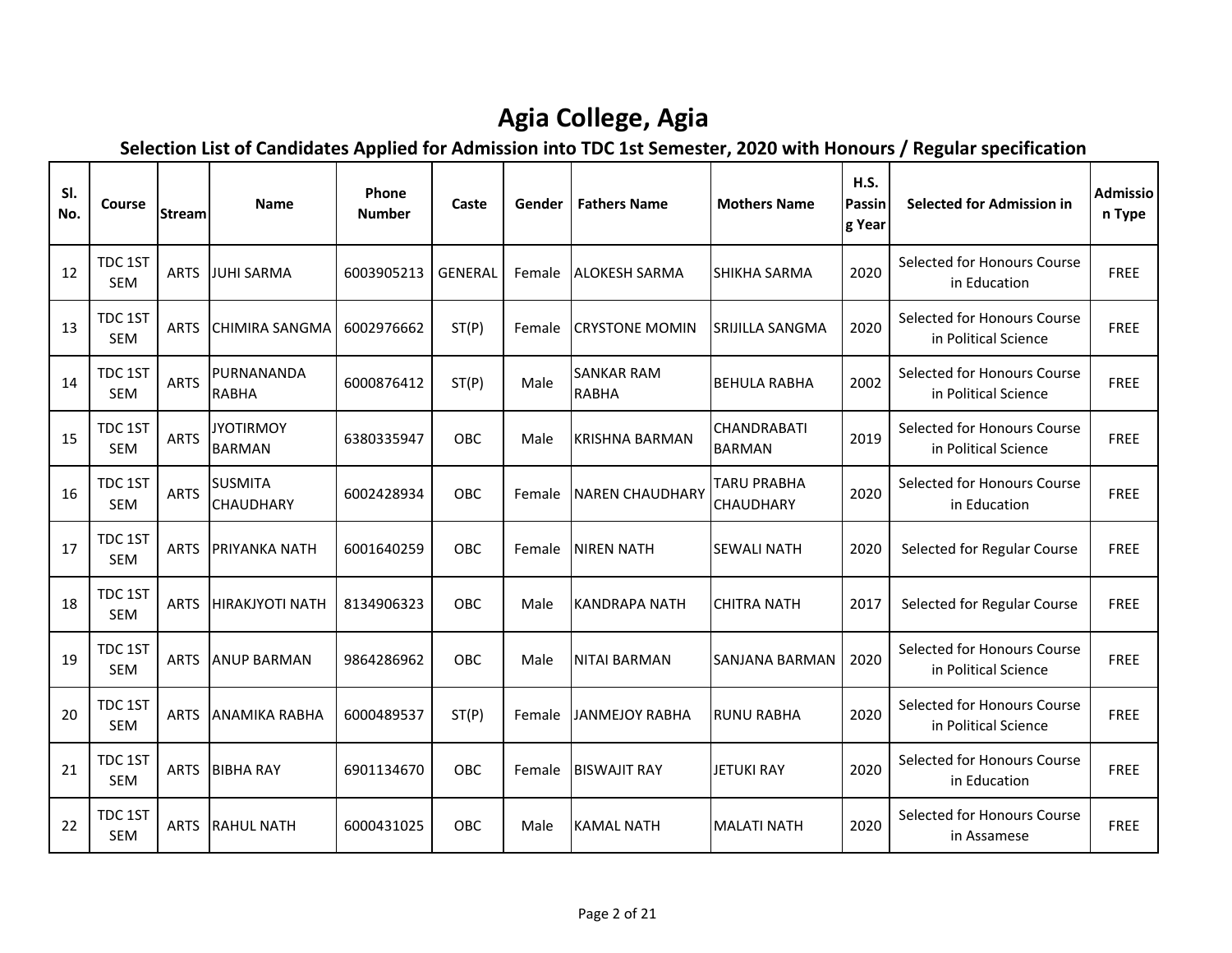| SI.<br>No. | Course                | <b>Stream</b> | <b>Name</b>                       | Phone<br><b>Number</b> | Caste          | Gender | <b>Fathers Name</b>                      | <b>Mothers Name</b>                    | H.S.<br>Passin<br>g Year | <b>Selected for Admission in</b>                    | <b>Admissio</b><br>n Type |
|------------|-----------------------|---------------|-----------------------------------|------------------------|----------------|--------|------------------------------------------|----------------------------------------|--------------------------|-----------------------------------------------------|---------------------------|
| 23         | TDC 1ST<br><b>SEM</b> | <b>ARTS</b>   | <b>RAJU BORA</b>                  | 6000942118             | SC             | Male   | PADMA BORA                               | <b>KABITA BORA</b>                     | 2020                     | Selected for Honours Course<br>in Political Science | <b>FREE</b>               |
| 24         | TDC 1ST<br><b>SEM</b> | <b>ARTS</b>   | <b>RAJU BORA</b>                  | 9678856517             | <b>SC</b>      | Male   | PADMA BORA                               | <b>KABITA BORA</b>                     | 2020                     | Selected for Regular Course                         | <b>FREE</b>               |
| 25         | TDC 1ST<br><b>SEM</b> | <b>ARTS</b>   | <b>DEBOKI CHETRY</b>              | 7086811807             | <b>OBC</b>     | Female | <b>DHAN BAHADUR</b><br><b>CHETRY</b>     | <b>RANJANA CHETRY</b>                  | 2020                     | Selected for Honours Course<br>in Education         | <b>FREE</b>               |
| 26         | TDC 1ST<br><b>SEM</b> | <b>ARTS</b>   | <b>AJANTA RAY</b>                 | 9864817621             | <b>OBC</b>     | Female | <b>BHUPEN RAY</b>                        | <b>JOYMOTI RAY</b>                     | 2020                     | Selected for Honours Course<br>in Assamese          | <b>FREE</b>               |
| 27         | TDC 1ST<br><b>SEM</b> | <b>ARTS</b>   | <b>DIPANKAR RABHA</b>             | 9365936310             | ST(P)          | Male   | <b>ROBIN RABHA</b>                       | RAMILA RABHA                           | 2020                     | Selected for Honours Course<br>in Education         | <b>FREE</b>               |
| 28         | TDC 1ST<br><b>SEM</b> | <b>ARTS</b>   | <b>SILVAN R MARAK</b>             | 8812082778             | ST(P)          | Male   | <b>RICKMAN ARENGH</b>                    | <b>NIROLIN R MARAK</b>                 | 2019                     | Selected for Honours Course<br>in Political Science | <b>FREE</b>               |
| 29         | TDC 1ST<br><b>SEM</b> | <b>ARTS</b>   | <b>BIKRAMJIT RABHA</b>            | 6002603801             | ST(P)          | Male   | <b>NRIPEN RABHA</b>                      | <b>BHUBONESWARI</b><br><b>RABHA</b>    | 2020                     | Selected for Honours Course<br>in Political Science | <b>FREE</b>               |
| 30         | TDC 1ST<br>SEM        | <b>ARTS</b>   | <b>RICKCHI R MARAK</b>            | 7636041689             | ST(P)          | Female | <b>KLENDROS</b><br>SANGMA                | <b>JOSILLA MARAK</b>                   | 2020                     | Selected for Regular Course                         | <b>FREE</b>               |
| 31         | TDC 1ST<br><b>SEM</b> | <b>ARTS</b>   | <b>JESMINA AHMED</b>              | 7099514224             | <b>GENERAL</b> | Female | <b>ABDUL HANIF</b>                       | <b>HAFIZA KHATUN</b>                   | 2020                     | Selected for Honours Course<br>in Political Science | <b>FREE</b>               |
| 32         | TDC 1ST<br><b>SEM</b> | <b>ARTS</b>   | <b>ISUSHMITA RAY</b>              | 6000466042             | <b>OBC</b>     | Female | <b>SATINDRA ROY</b>                      | <b>TAROLATA RAY</b>                    | 2020                     | Selected for Honours Course<br>in Political Science | <b>FREE</b>               |
| 33         | TDC 1ST<br><b>SEM</b> | <b>ARTS</b>   | <b>AMAN PROKASH</b><br><b>RAY</b> | 9365363529             | <b>OBC</b>     | Male   | <b>PRIYANATH RAY</b><br><b>CHOUDHURY</b> | <b>ARCHANA RAY</b><br><b>CHOUDHURY</b> | 2020                     | Selected for Regular Course                         | <b>FREE</b>               |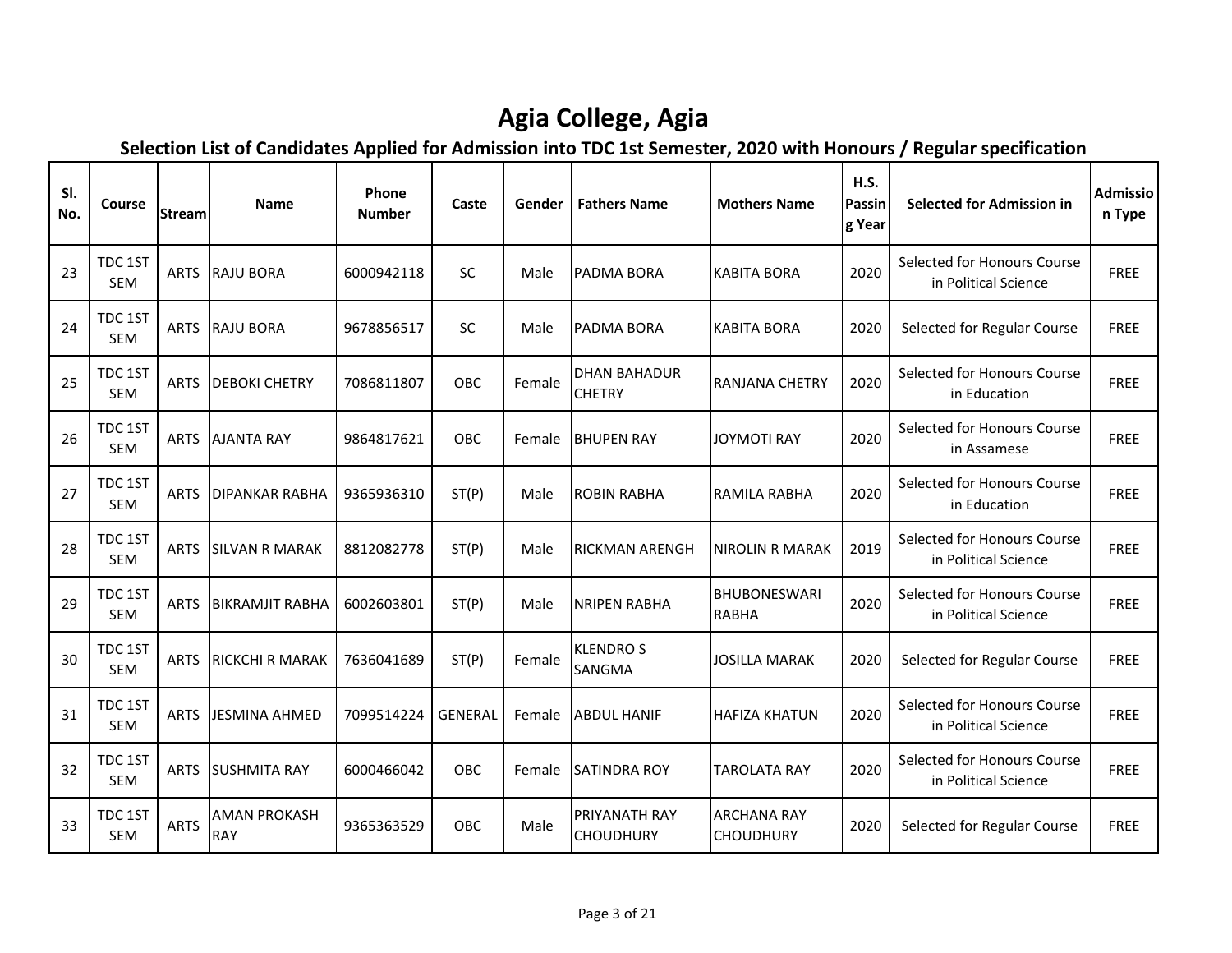| SI.<br>No. | Course                | <b>Stream</b> | <b>Name</b>                        | Phone<br><b>Number</b> | Caste          | Gender | <b>Fathers Name</b>                   | <b>Mothers Name</b>    | <b>H.S.</b><br>Passin<br>g Year | <b>Selected for Admission in</b>                    | <b>Admissio</b><br>n Type |
|------------|-----------------------|---------------|------------------------------------|------------------------|----------------|--------|---------------------------------------|------------------------|---------------------------------|-----------------------------------------------------|---------------------------|
| 34         | TDC 1ST<br><b>SEM</b> | <b>ARTS</b>   | <b>SANGITA RAY</b>                 | 8471972873             | OBC            | Female | <b>KARNA RAY</b>                      | <b>NALITA RAY</b>      | 2020                            | Selected for Honours Course<br>in Education         | <b>FREE</b>               |
| 35         | TDC 1ST<br><b>SEM</b> | <b>ARTS</b>   | <b>BABITA DAS</b>                  | 6001973234             | GENERAL        | Female | <b>PRAJEN DAS</b>                     | <b>MAYNA DAS</b>       | 2020                            | Selected for Regular Course                         | <b>FREE</b>               |
| 36         | TDC 1ST<br><b>SEM</b> | <b>ARTS</b>   | <b>ANAMIKA RAY</b>                 | 9864973154             | OBC            | Female | <b>NARAYAN RAY</b>                    | <b>BIJAYA RAY</b>      | 2020                            | Selected for Honours Course<br>in Education         | <b>FREE</b>               |
| 37         | TDC 1ST<br><b>SEM</b> | <b>ARTS</b>   | <b>JONMONI RABHA</b>               | 7638802204             | ST(P)          | Female | <b>BANKO RABHA</b>                    | <b>INDI RABHA</b>      | 2020                            | Selected for Regular Course                         | <b>FREE</b>               |
| 38         | TDC 1ST<br><b>SEM</b> | <b>ARTS</b>   | <b>SADHAN RABHA</b>                | 7635945665             | ST(P)          | Male   | <b>MAHANTO KUMAR</b><br><b>RABHA</b>  | <b>JITUMANI RABHA</b>  | 2020                            | Selected for Honours Course<br>in Political Science | <b>FREE</b>               |
| 39         | TDC 1ST<br><b>SEM</b> | <b>ARTS</b>   | <b>VIPIN KUMAR</b>                 | 7638015873             | <b>GENERAL</b> | Male   | <b>RAM SAJIVAN</b>                    | <b>HAR DEVI</b>        | 2016                            | Selected for Honours Course<br>in Economics         | Paid                      |
| 40         | TDC 1ST<br><b>SEM</b> | <b>ARTS</b>   | <b>JYOTIMA</b><br><b>SUTRADHAR</b> | 7896658230             | <b>SC</b>      | Female | <b>SATISH SUTRADHAR</b>               | <b>ALAKA SUTRADHAR</b> | 2020                            | Selected for Regular Course                         | <b>FREE</b>               |
| 41         | TDC 1ST<br><b>SEM</b> | <b>ARTS</b>   | <b>MADINA KHATUN</b>               | 6000176047             | <b>GENERAL</b> | Female | <b>ASH MAHAMAD</b><br><b>MONCHURI</b> | <b>MANIPHA KHATUN</b>  | 2020                            | Selected for Honours Course<br>in Education         | <b>FREE</b>               |
| 42         | TDC 1ST<br><b>SEM</b> | <b>ARTS</b>   | <b>ROHIMA BEGUM</b>                | 9435127994             | <b>GENERAL</b> | Female | <b>LAL MIAH SK</b>                    | <b>HASHINA BIBI</b>    | 2020                            | Selected for Regular Course                         | <b>FREE</b>               |
| 43         | TDC 1ST<br><b>SEM</b> | <b>ARTS</b>   | <b>NITUMANI RABHA</b>              | 9678729095             | ST(P)          | Female | MAKESWAR RABHA                        | MINATI RABHA           | <b>AGIA</b>                     | Selected for Honours Course<br>in Education         | <b>FREE</b>               |
| 44         | TDC 1ST<br><b>SEM</b> | <b>ARTS</b>   | <b>HARIDHAR RABHA</b>              | 6000433304             | ST(P)          | Male   | <b>KISWAR RABHA</b>                   | <b>PRANITA RABHA</b>   | 2020                            | Selected for Honours Course<br>in Education         | <b>FREE</b>               |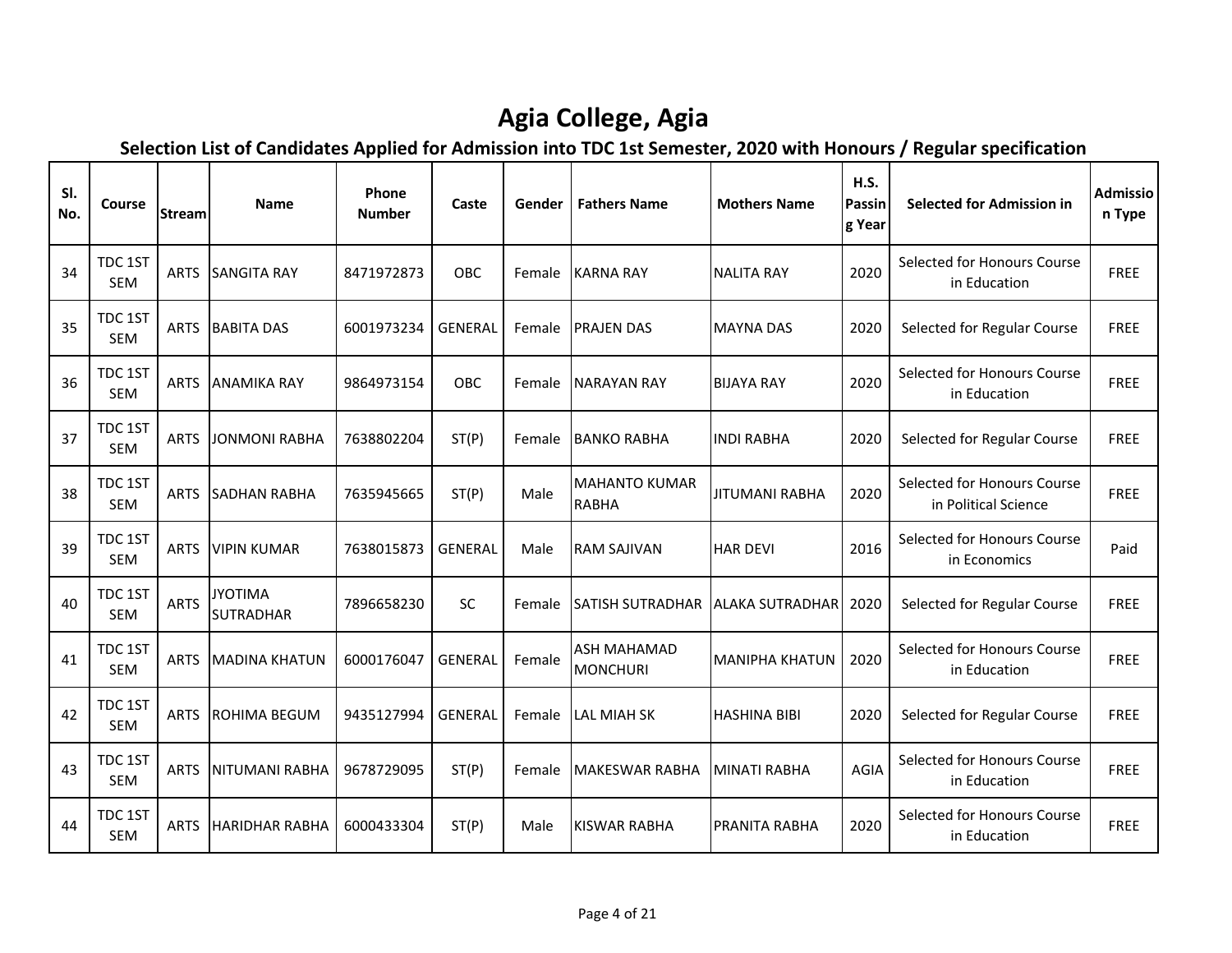| SI.<br>No. | Course                | <b>Stream</b> | <b>Name</b>                        | Phone<br><b>Number</b> | Caste          | Gender | <b>Fathers Name</b>          | <b>Mothers Name</b>               | <b>H.S.</b><br>Passin<br>g Year | <b>Selected for Admission in</b>                    | <b>Admissio</b><br>n Type |
|------------|-----------------------|---------------|------------------------------------|------------------------|----------------|--------|------------------------------|-----------------------------------|---------------------------------|-----------------------------------------------------|---------------------------|
| 45         | TDC 1ST<br><b>SEM</b> | <b>ARTS</b>   | <b>NANDITA KALITA</b>              | 9864908759             | <b>GENERAL</b> | Female | <b>PRASANNA KALITA</b>       | <b>KABITA KALITA</b>              | 2020                            | Selected for Regular Course                         | <b>FREE</b>               |
| 46         | TDC 1ST<br><b>SEM</b> | <b>ARTS</b>   | <b>MAHENDRA DAS</b>                | 9101598442             | <b>SC</b>      | Male   | <b>UDHAB DAS</b>             | <b>NILIMA DAS</b>                 | 2019                            | Selected for Honours Course<br>in Assamese          | <b>FREE</b>               |
| 47         | TDC 1ST<br><b>SEM</b> | <b>ARTS</b>   | <b>RASHMI RAY</b>                  | 9854592729             | OBC            | Female | <b>KARMESWAR RAY</b>         | <b>PATESWARI RAY</b>              | 2020                            | Selected for Honours Course<br>in Assamese          | <b>FREE</b>               |
| 48         | TDC 1ST<br><b>SEM</b> | <b>ARTS</b>   | <b>POPI RAY</b>                    | 7002253423             | <b>OBC</b>     | Female | <b>SHAMLAL RAY</b>           | <b>MALATI RAY</b>                 | 2020                            | Selected for Honours Course<br>in Political Science | <b>FREE</b>               |
| 49         | TDC 1ST<br><b>SEM</b> | <b>ARTS</b>   | <b>HARDEV RABHA</b><br><b>JURO</b> | 6000682896             | ST(P)          | Male   | <b>KHANINDRA RABHA</b>       | <b>KHANESWARI</b><br><b>RABHA</b> | <b>AGIA</b>                     | Selected for Honours Course<br>in Assamese          | <b>FREE</b>               |
| 50         | TDC 1ST<br><b>SEM</b> | <b>ARTS</b>   | <b>NILOTPAL DAS</b>                | 6003157856             | <b>GENERAL</b> | Male   | DHRUB LOCHAN DAS BHATIMA DAS |                                   | 2020                            | Selected for Honours Course<br>in Political Science | <b>FREE</b>               |
| 51         | TDC 1ST<br><b>SEM</b> | <b>ARTS</b>   | <b>RAJIB BARMAN</b>                | 7896914996             | <b>OBC</b>     | Male   | PARAMANANDA<br><b>BARMAN</b> | <b>AHILYA BARMAN</b>              | 2020                            | Selected for Honours Course<br>in Assamese          | <b>FREE</b>               |
| 52         | TDC 1ST<br><b>SEM</b> | <b>ARTS</b>   | <b>TRINAMONI</b><br><b>RABHA</b>   | 8473035945             | ST(P)          | Female | <b>ISWAR RABHA</b>           | <b>BIMALA RABHA</b>               | 2020                            | Selected for Honours Course<br>in Education         | <b>FREE</b>               |
| 53         | TDC 1ST<br><b>SEM</b> | <b>ARTS</b>   | <b>SUSMITA DAS</b>                 | 8761922611             | <b>GENERAL</b> | Female | <b>AJOY KUMAR DAS</b>        | <b>ANITA DAS</b>                  | 2020                            | Selected for Regular Course                         | <b>FREE</b>               |
| 54         | TDC 1ST<br><b>SEM</b> | <b>ARTS</b>   | <b>DHANMONI NATH</b>               | 8011020430             | <b>OBC</b>     | Female | <b>JOGEN CH NATH</b>         | <b>DIPIKA NATH</b>                | 2020                            | Selected for Honours Course<br>in Political Science | <b>FREE</b>               |
| 55         | TDC 1ST<br><b>SEM</b> | <b>ARTS</b>   | <b>DHANJIT RABHA</b>               | 9678646386             | ST(P)          | Male   | <b>MADHAB RABHA</b>          | <b>BARANI RABHA</b>               | <b>AGIA</b>                     | Selected for Honours Course<br>in Political Science | <b>FREE</b>               |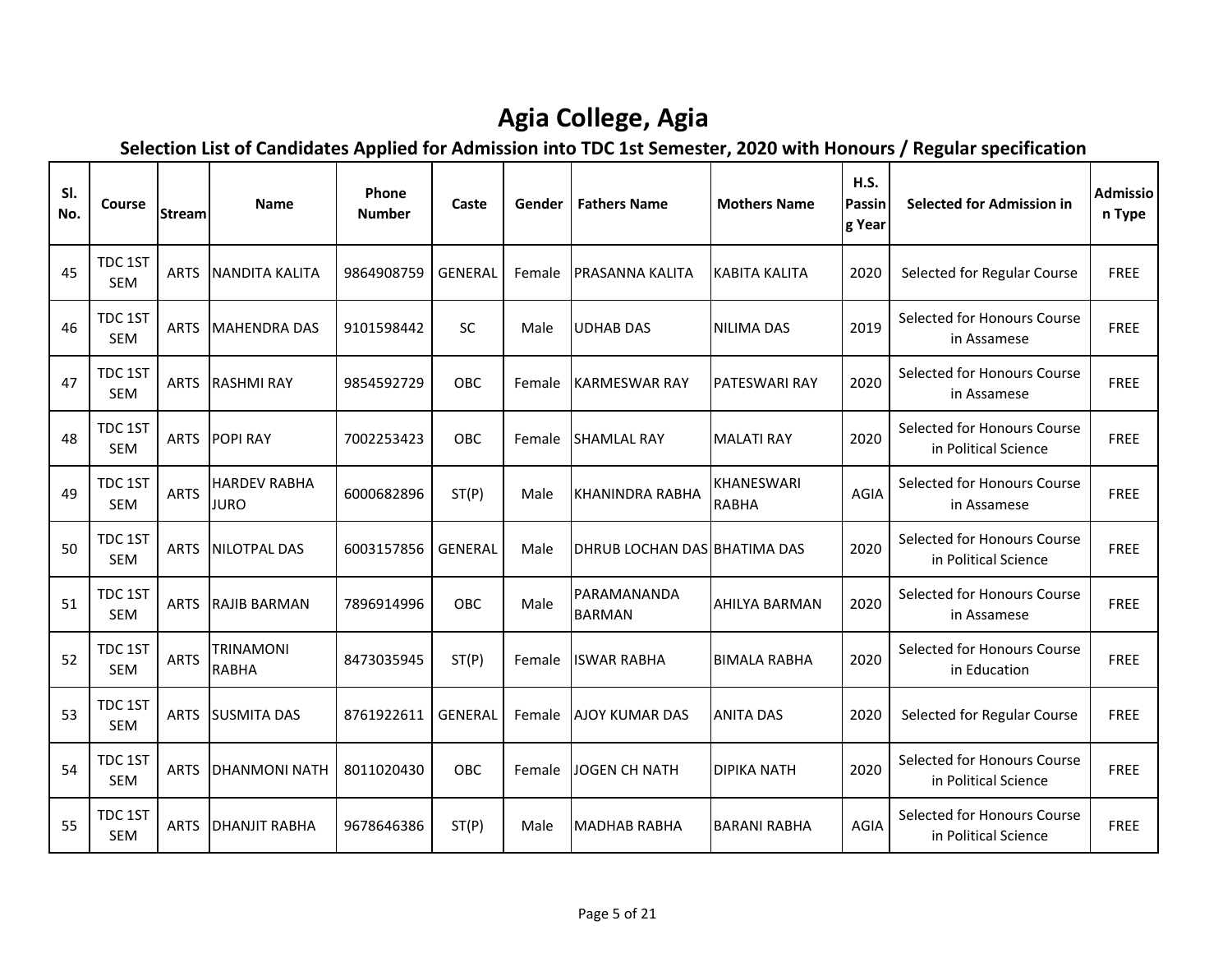| SI.<br>No. | Course                | <b>Stream</b> | <b>Name</b>                       | Phone<br><b>Number</b> | Caste          | Gender | <b>Fathers Name</b>                   | <b>Mothers Name</b>                | H.S.<br>Passin<br>g Year | <b>Selected for Admission in</b>                    | <b>Admissio</b><br>n Type |
|------------|-----------------------|---------------|-----------------------------------|------------------------|----------------|--------|---------------------------------------|------------------------------------|--------------------------|-----------------------------------------------------|---------------------------|
| 56         | TDC 1ST<br><b>SEM</b> | <b>ARTS</b>   | <b>ARCHANA RABHA</b>              | 6001961718             | ST(P)          | Female | <b>CHAKA RAM RABHA</b>                | <b>MADHABI RABHA</b>               | 2020                     | Selected for Honours Course<br>in Education         | <b>FREE</b>               |
| 57         | TDC 1ST<br><b>SEM</b> | <b>ARTS</b>   | <b>DIMPAL RABHA</b>               | 7896956133             | ST(P)          | Female | <b>SAVA RAM RABHA</b>                 | <b>AROTI RABHA</b>                 | 2020                     | Selected for Regular Course                         | <b>FREE</b>               |
| 58         | TDC 1ST<br>SEM        | <b>ARTS</b>   | <b>PARMITA RABHA</b>              | 9954993477             | ST(P)          | Female | <b>LATE CHENGDANG</b><br><b>RABHA</b> | <b>SONEKA RABHA</b>                | 2020                     | Selected for Honours Course<br>in Political Science | <b>FREE</b>               |
| 59         | TDC 1ST<br><b>SEM</b> | <b>ARTS</b>   | <b>KRISHAN RABHA</b>              | 6000529465             | ST(P)          | Male   | <b>KISHOR RABHA</b>                   | <b>DAMAYANTI</b><br><b>RABHA</b>   | 2020                     | Selected for Honours Course<br>in Assamese          | <b>FREE</b>               |
| 60         | TDC 1ST<br>SEM        | <b>ARTS</b>   | <b>HARIPRIYA RABHA</b>            | 6001981812             | ST(P)          | Female | KAMAL RABHA                           | <b>BAIJANTI RABHA</b>              | 2020                     | Selected for Honours Course<br>in Education         | <b>FREE</b>               |
| 61         | TDC 1ST<br><b>SEM</b> | <b>ARTS</b>   | NITUMANI RABHA                    | 6002600380             | ST(P)          | Female | <b>JITEN RABHA</b>                    | <b>RUPALI RABHA</b>                | 2020                     | Selected for Honours Course<br>in Assamese          | <b>FREE</b>               |
| 62         | TDC 1ST<br><b>SEM</b> | <b>ARTS</b>   | <b>SOPON DAS</b>                  | 7099255771             | <b>GENERAL</b> | Male   | <b>NIRMAL DAS</b>                     | <b>DIPALI DAS</b>                  | 2020                     | Selected for Honours Course<br>in Political Science | <b>FREE</b>               |
| 63         | TDC 1ST<br>SEM        | <b>ARTS</b>   | <b>BARASHA RANI</b><br><b>DAS</b> | 8473918608             | <b>SC</b>      | Female | <b>SANKAR DAS</b>                     | <b>PRANITA DAS</b>                 | 2020                     | Selected for Honours Course<br>in Assamese          | <b>FREE</b>               |
| 64         | TDC 1ST<br>SEM        | <b>ARTS</b>   | <b>JANMANI RABHA</b>              | 6003696538             | ST(P)          | Female | <b>ANIL KR RABHA</b>                  | <b>MINA RABHA</b>                  | 2020                     | Selected for Honours Course<br>in Education         | <b>FREE</b>               |
| 65         | TDC 1ST<br><b>SEM</b> | <b>ARTS</b>   | <b>KRITIKAMAL</b><br><b>RABHA</b> | 7896956089             | ST(P)          | Male   | <b>SUDHIR CH RABHA</b>                | <b>SABITA BALA</b><br><b>RABHA</b> | 2020                     | Selected for Honours Course<br>in Assamese          | <b>FREE</b>               |
| 66         | TDC 1ST<br><b>SEM</b> | <b>ARTS</b>   | <b>AMINA YESMIN</b>               | 6002132084             | <b>GENERAL</b> | Female | <b>ALI AKBAR</b>                      | <b>SULTANA BEGUM</b>               | 2020                     | Selected for Honours Course<br>in Political Science | <b>FREE</b>               |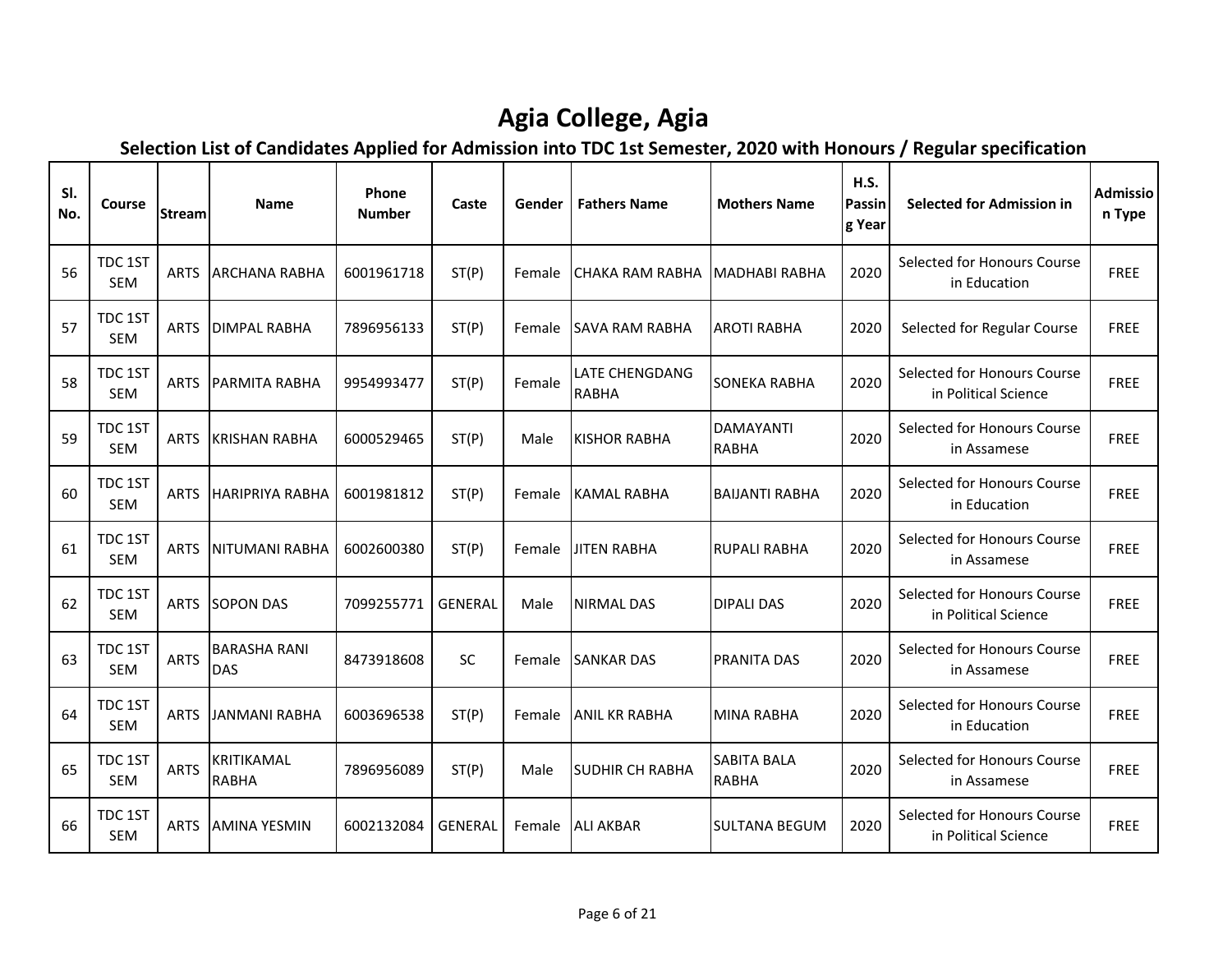| SI.<br>No. | Course                | <b>Stream</b> | <b>Name</b>                                       | Phone<br><b>Number</b> | Caste      | Gender | <b>Fathers Name</b>                      | <b>Mothers Name</b>                | <b>H.S.</b><br><b>Passin</b><br>g Year | <b>Selected for Admission in</b>                    | <b>Admissio</b><br>n Type |
|------------|-----------------------|---------------|---------------------------------------------------|------------------------|------------|--------|------------------------------------------|------------------------------------|----------------------------------------|-----------------------------------------------------|---------------------------|
| 67         | TDC 1ST<br><b>SEM</b> | <b>ARTS</b>   | <b>BHANITA RABHA</b>                              | 8638863919             | ST(P)      | Female | <b>TUFAN CHANDRA</b><br><b>RABHA</b>     | <b>SWAPNA BALA</b><br><b>RABHA</b> |                                        | Selected for Regular Course                         | <b>FREE</b>               |
| 68         | TDC 1ST<br><b>SEM</b> | <b>ARTS</b>   | <b>BHANITA RABHA</b>                              | 9365046523             | ST(P)      | Female | <b>TUFAN CHANDRA</b><br><b>RABHA</b>     | <b>SWAPNA BALA</b><br><b>RABHA</b> |                                        | Selected for Regular Course                         | <b>FREE</b>               |
| 69         | TDC 1ST<br><b>SEM</b> | <b>ARTS</b>   | <b>BABITA RAY</b>                                 | 7896657915             | <b>OBC</b> | Female | <b>DEBANANDA RAY</b>                     | <b>LOTIKA RAY</b>                  | 2020                                   | Selected for Honours Course<br>in Assamese          | <b>FREE</b>               |
| 70         | TDC 1ST<br><b>SEM</b> | <b>ARTS</b>   | <b>BHANITA RABHA</b>                              | 8133008926             | ST(P)      | Female | <b>TUFAN CHANDRA</b><br><b>RABHA</b>     | <b>SWAPNA BALA</b><br><b>RABHA</b> | 2002                                   | Selected for Honours Course<br>in Assamese          | <b>FREE</b>               |
| 71         | TDC 1ST<br><b>SEM</b> | <b>ARTS</b>   | <b>BHUMITA RABHA</b>                              | 8011268499             | ST(P)      | Female | <b>DWIJEN RABHA</b>                      | <b>NILA RABHA</b>                  | 2020                                   | Selected for Honours Course<br>in Education         | <b>FREE</b>               |
| 72         | TDC 1ST<br><b>SEM</b> | <b>ARTS</b>   | <b>PARTHIB</b><br><b>RUNGDUNG</b><br><b>RABHA</b> | 7896883116             | ST(P)      | Male   | <b>SUDIP KUMAR</b><br><b>RABHA</b>       | <b>SAKUNTALA RABHA</b>             | 2020                                   | Selected for Regular Course                         | <b>FREE</b>               |
| 73         | TDC 1ST<br><b>SEM</b> | <b>ARTS</b>   | <b>BARNALI</b><br><b>CHOUDHURY</b>                | 9678987306             | <b>OBC</b> | Female | <b>CHANDRAKISHOR</b><br><b>CHOUDHURY</b> | <b>MIRA CHOUDHURY</b>              | 2020                                   | Selected for Honours Course<br>in Political Science | <b>FREE</b>               |
| 74         | TDC 1ST<br><b>SEM</b> | <b>ARTS</b>   | <b>SUSMITA RABHA</b>                              | 9957774531             | ST(P)      | Female | <b>BENAM CH RABHA</b>                    | <b>ROHINI RABHA</b>                | 2020                                   | Selected for Honours Course<br>in Political Science | <b>FREE</b>               |
| 75         | TDC 1ST<br><b>SEM</b> | <b>ARTS</b>   | LAKHYAHIRA<br><b>HADUNG</b>                       | 9678178196             | ST(P)      | Female | <b>MANIK RABHA</b>                       | <b>DALIMI RABHA</b>                | 2020                                   | Selected for Honours Course<br>in Education         | <b>FREE</b>               |
| 76         | TDC 1ST<br><b>SEM</b> | <b>ARTS</b>   | <b>BARASHA RABHA</b>                              | 9954339219             | ST(P)      | Female | PRAMANADA<br><b>RABHA</b>                | <b>RUPA BALA RABHA</b>             | 2020                                   | Selected for Regular Course                         | <b>FREE</b>               |
| 77         | TDC 1ST<br><b>SEM</b> | <b>ARTS</b>   | <b>ARUNDHUTI</b><br><b>RABHA</b>                  | 9678862340             | ST(P)      | Female | <b>RAJANI KANTA</b><br><b>RABHA</b>      | <b>BHAGYASWARI</b><br><b>RABHA</b> | 2020                                   | Selected for Honours Course<br>in Assamese          | <b>FREE</b>               |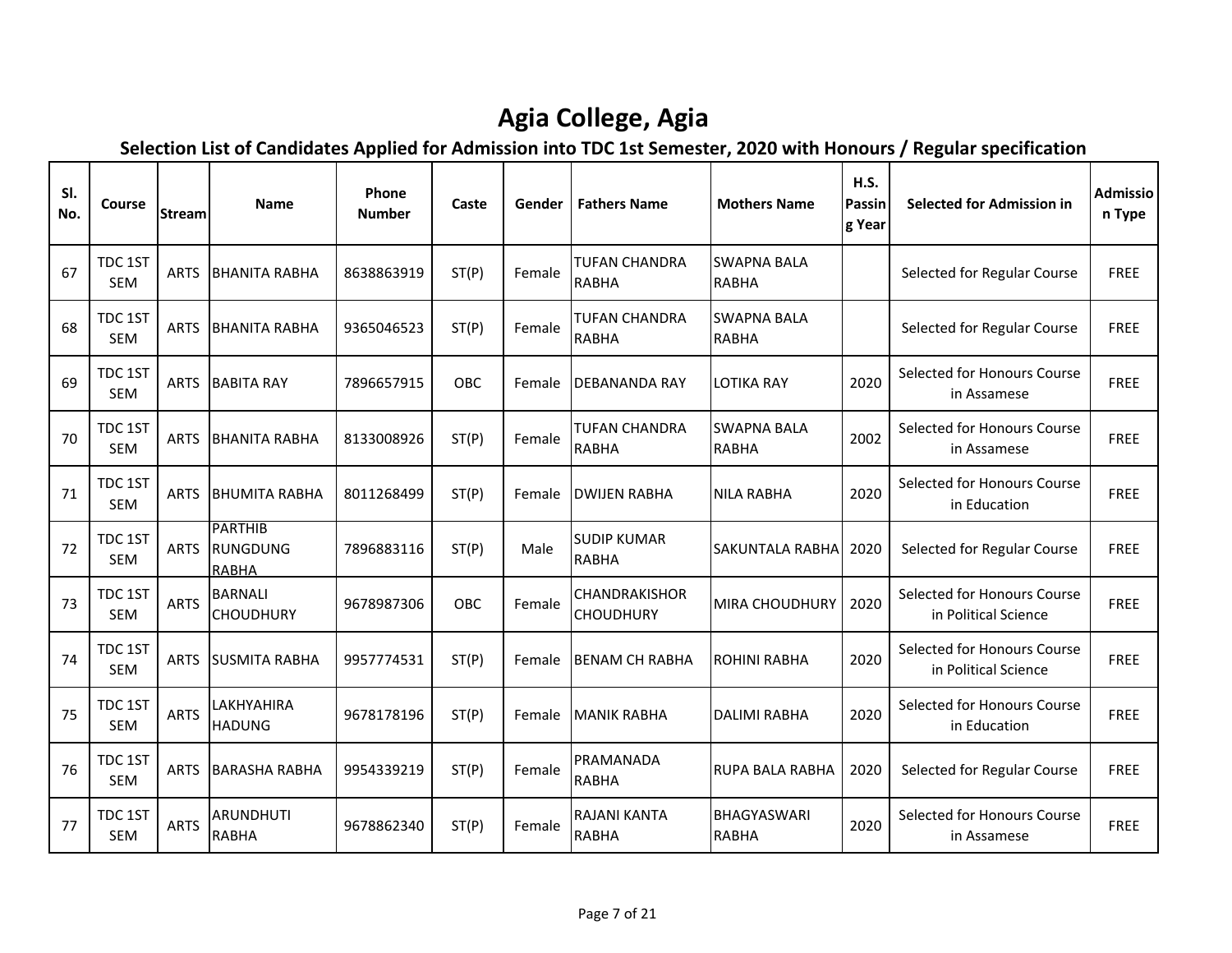| SI.<br>No. | <b>Course</b>         | <b>Stream</b> | <b>Name</b>                       | Phone<br><b>Number</b> | Caste      | Gender | <b>Fathers Name</b>                   | <b>Mothers Name</b>    | <b>H.S.</b><br>Passin<br>g Year | <b>Selected for Admission in</b>                    | <b>Admissio</b><br>n Type |
|------------|-----------------------|---------------|-----------------------------------|------------------------|------------|--------|---------------------------------------|------------------------|---------------------------------|-----------------------------------------------------|---------------------------|
| 78         | TDC 1ST<br><b>SEM</b> | <b>ARTS</b>   | NABAMI RABHA                      | 6000815027             | ST(P)      | Female | <b>PABIN RABHA</b>                    | <b>RITA RABHA</b>      | 2020                            | Selected for Honours Course<br>in Assamese          | <b>FREE</b>               |
| 79         | TDC 1ST<br><b>SEM</b> | <b>ARTS</b>   | <b>ANIMA SHIL</b>                 | 7002365599             | <b>OBC</b> | Female | <b>SHAMBHU SHIL</b>                   | ANJALI SHIL            | 2020                            | Selected for Honours Course<br>in Political Science | <b>FREE</b>               |
| 80         | TDC 1ST<br><b>SEM</b> | <b>ARTS</b>   | <b>MUKESH SARMA</b>               | 9954218247             | <b>OBC</b> | Male   | DAMODAR SARMA                         | <b>MANJULA SARMA</b>   | 2020                            | Selected for Honours Course<br>in Education         | <b>FREE</b>               |
| 81         | TDC 1ST<br><b>SEM</b> | <b>ARTS</b>   | <b>DHRUBAJYOTI</b><br><b>NATH</b> | 9101022587             | <b>OBC</b> | Male   | <b>TANKESWAR NATH</b>                 | DIPALI NATH            | 2020                            | Selected for Regular Course                         | <b>FREE</b>               |
| 82         | TDC 1ST<br>SEM        | <b>ARTS</b>   | <b>BHARAKHA MEDHI</b>             | 9864933886             | GENERAL    | Female | <b>TARUN MEDHI</b>                    | <b>TULU MONI MEDHI</b> | 2020                            | Selected for Honours Course<br>in Education         | <b>FREE</b>               |
| 83         | TDC 1ST<br>SEM        | <b>ARTS</b>   | RABINA RABHA                      | 7896607346             | ST(P)      | Female | IRATNESWAR RABHA ILAKHIMI RABHA       |                        | 2020                            | Selected for Honours Course<br>in Education         | <b>FREE</b>               |
| 84         | TDC 1ST<br><b>SEM</b> | <b>ARTS</b>   | <b>BRAJEN RAY</b>                 | 9101543300             | <b>OBC</b> | Male   | PRIYO RAY                             | <b>BABITA RAY</b>      | 2020                            | Selected for Honours Course<br>in Assamese          | <b>FREE</b>               |
| 85         | TDC 1ST<br>SEM        | <b>ARTS</b>   | <b>BHUPATI RAY</b>                | 6003206340             | <b>OBC</b> | Male   | <b>JADU KUMAR RAY</b>                 | <b>SABHYA BATI RAY</b> | 2020                            | Selected for Honours Course<br>in Political Science | <b>FREE</b>               |
| 86         | TDC 1ST<br>SEM        | <b>ARTS</b>   | <b>PUNAM RABHA</b>                | 9864963597             | ST(P)      | Female | <b>SARENDRA RABHA</b>                 | AMBIKA RABHA           | 2020                            | Selected for Honours Course<br>in Education         | <b>FREE</b>               |
| 87         | TDC 1ST<br><b>SEM</b> | <b>ARTS</b>   | <b>SURABHI BARMAN</b>             | 6901960809             | <b>OBC</b> | Female | PHONORAM<br><b>BARMAN</b>             | <b>ANIMA BARMAN</b>    | 2019                            | Selected for Regular Course                         | <b>FREE</b>               |
| 88         | TDC 1ST<br><b>SEM</b> | <b>ARTS</b>   | NAMRATA RABHA                     | 6002966380             | ST(P)      | Female | <b>SHASTRI PRASAD</b><br><b>RABHA</b> | <b>SARODA RABHA</b>    | 2020                            | Selected for Honours Course<br>in Education         | <b>FREE</b>               |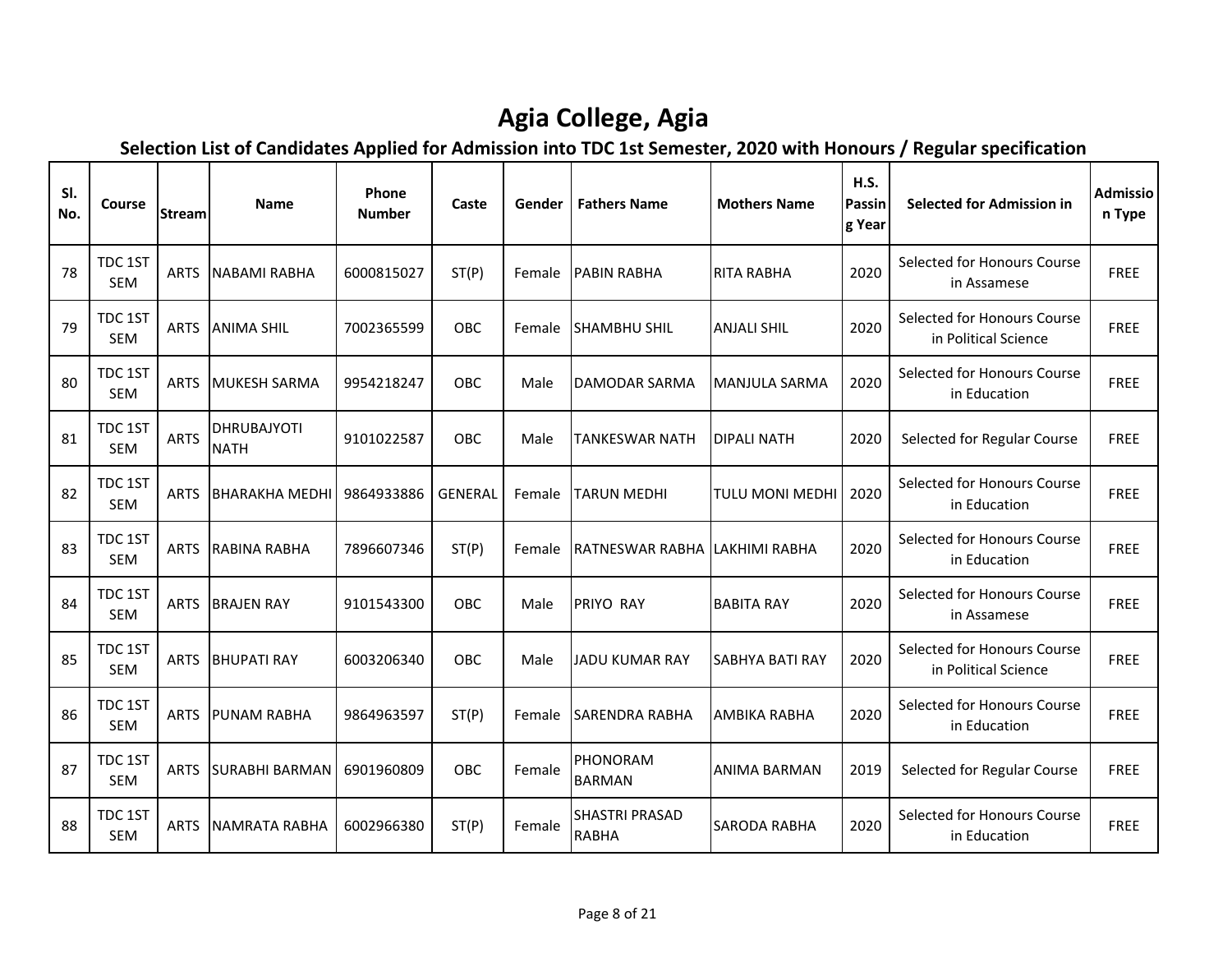| SI.<br>No. | Course                | <b>Stream</b> | <b>Name</b>                      | Phone<br><b>Number</b> | Caste          | Gender | <b>Fathers Name</b>                 | <b>Mothers Name</b>                | H.S.<br><b>Passin</b><br>g Year | <b>Selected for Admission in</b>            | <b>Admissio</b><br>n Type |
|------------|-----------------------|---------------|----------------------------------|------------------------|----------------|--------|-------------------------------------|------------------------------------|---------------------------------|---------------------------------------------|---------------------------|
| 89         | TDC 1ST<br><b>SEM</b> | <b>ARTS</b>   | <b>RAMESWAR</b><br><b>RABHA</b>  | 8011053742             | ST(P)          | Male   | <b>BHRIGU KUMAR</b><br><b>RABHA</b> | <b>CHITRALEKHA</b><br><b>RABHA</b> | 2019                            | Selected for Regular Course                 | <b>FREE</b>               |
| 90         | TDC 1ST<br>SEM        | <b>ARTS</b>   | <b>KUNTALA RABHA</b>             | 9101279252             | ST(P)          | Female | <b>DIGAMBAR RABHA</b>               | <b>MINATI RABHA</b>                | 2020                            | Selected for Honours Course<br>in Assamese  | <b>FREE</b>               |
| 91         | TDC 1ST<br><b>SEM</b> | <b>ARTS</b>   | <b>BITU MONI KALITA</b>          | 6000545185             | <b>GENERAL</b> | Male   | <b>HITESWAR KALITA</b>              | <b>REKHA KALITA</b>                | 2020                            | Selected for Regular Course                 | <b>FREE</b>               |
| 92         | TDC 1ST<br><b>SEM</b> | <b>ARTS</b>   | <b>JITUL RABHA</b>               | 7896447987             | ST(P)          | Male   | <b>NIPUL CH RABHA</b>               | <b>URMILA RABHA</b>                | 2020                            | Selected for Regular Course                 | <b>FREE</b>               |
| 93         | TDC 1ST<br><b>SEM</b> | <b>ARTS</b>   | <b>DULUMONI</b><br><b>SINGHA</b> | 7099467339             | <b>OBC</b>     | Female | <b>HORESWAR SINGHA</b>              | <b>CHANDRA SINGHA</b>              | 2020                            | Selected for Honours Course<br>in Education | <b>FREE</b>               |
| 94         | TDC 1ST<br><b>SEM</b> | <b>ARTS</b>   | <b>RENULA RABHA</b>              | 8011702318             | ST(P)          | Female | <b>GUNINDRA RABHA</b>               | <b>NACHATI RABHA</b>               | 2020                            | Selected for Honours Course<br>in Education | <b>FREE</b>               |
| 95         | TDC 1ST<br>SEM        | <b>ARTS</b>   | <b>DHANJIT RABHA</b>             | 7896697656             | ST(P)          | Male   | <b>DARPATI RABHA</b>                | <b>PROJITA RABHA</b>               | 2020                            | Selected for Regular Course                 | <b>FREE</b>               |
| 96         | TDC 1ST<br><b>SEM</b> | <b>ARTS</b>   | MUNOMI RABHA                     | 7896781601             | ST(P)          | Female | <b>NONISWAR RABHA</b>               | <b>REMA RABHA</b>                  | 2020                            | Selected for Honours Course<br>in Assamese  | <b>FREE</b>               |
| 97         | TDC 1ST<br><b>SEM</b> | <b>ARTS</b>   | <b>MANISHA SARMA</b>             | 8473919998             | <b>OBC</b>     | Female | <b>BIPUL SARMA</b>                  | <b>ARCHANA SARMA</b>               | 2020                            | Selected for Honours Course<br>in Education | <b>FREE</b>               |
| 98         | TDC 1ST<br><b>SEM</b> | <b>ARTS</b>   | JOYDEEP BARMAN                   | 8474832685             | <b>OBC</b>     | Male   | <b>BHARAT BARMAN</b>                | <b>MIRA BARMAN</b>                 | 2020                            | Selected for Regular Course                 | <b>FREE</b>               |
| 99         | TDC 1ST<br><b>SEM</b> | <b>ARTS</b>   | <b>HIROK</b><br><b>SUTRADHAR</b> | 6002782286             | SC             | Male   | <b>SORON SUTRADHAR</b>              | <b>DIPIKA</b><br><b>SUTRADHAR</b>  | 2020                            | Selected for Regular Course                 | <b>FREE</b>               |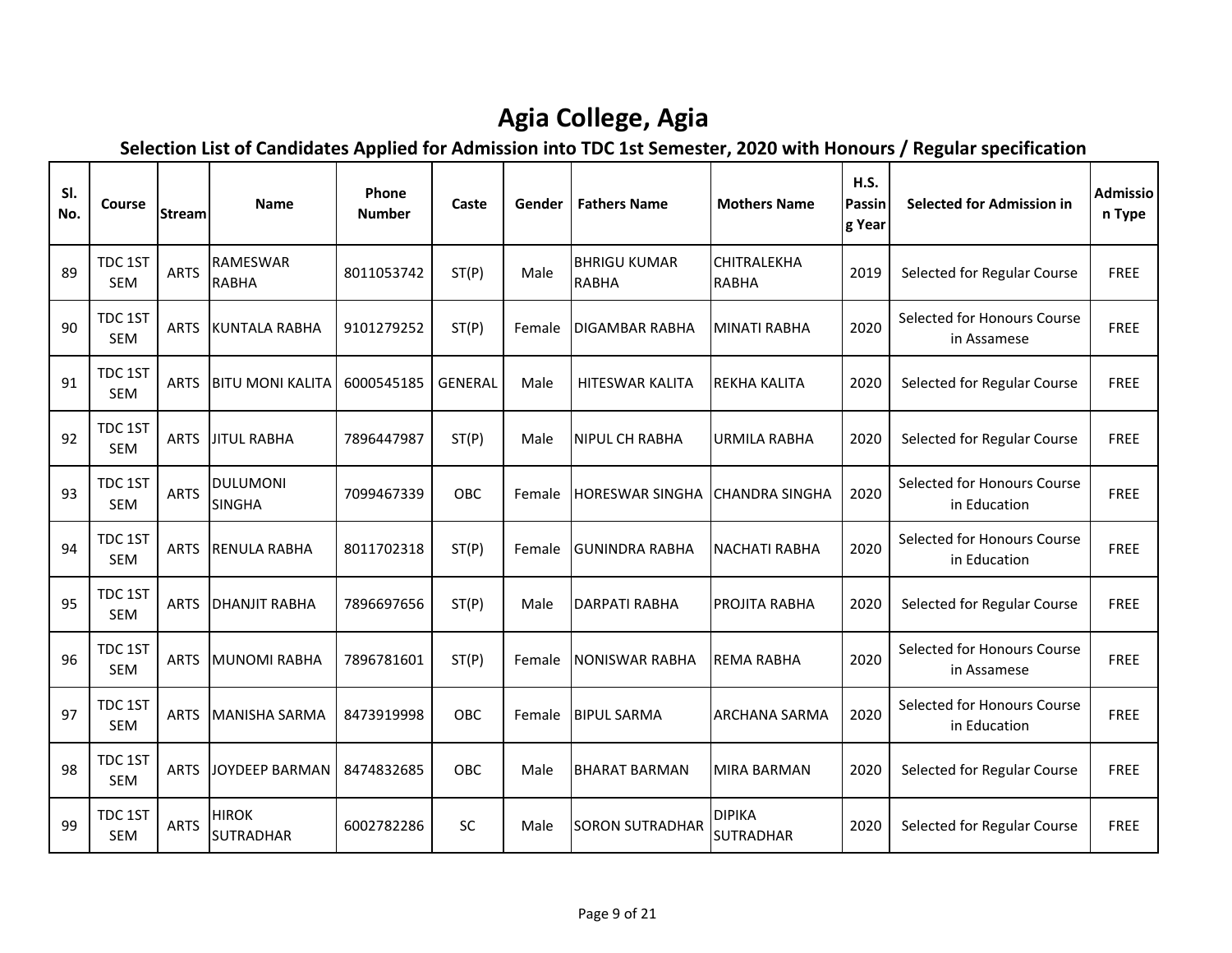| SI.<br>No. | Course                | <b>Stream</b> | <b>Name</b>                        | Phone<br><b>Number</b> | Caste          | Gender | <b>Fathers Name</b>    | <b>Mothers Name</b>    | <b>H.S.</b><br>Passin<br>g Year | <b>Selected for Admission in</b>                    | <b>Admissio</b><br>n Type |
|------------|-----------------------|---------------|------------------------------------|------------------------|----------------|--------|------------------------|------------------------|---------------------------------|-----------------------------------------------------|---------------------------|
| 100        | TDC 1ST<br><b>SEM</b> | <b>ARTS</b>   | <b>LIPIKA NATH</b>                 | 9864746403             | OBC            | Female | <b>SIVNARAYAN NATH</b> | <b>RUPALI NATH</b>     | 2020                            | Selected for Honours Course<br>in Assamese          | <b>FREE</b>               |
| 101        | TDC 1ST<br><b>SEM</b> | <b>ARTS</b>   | <b>SULOMONI RABHA</b>              | 6900790937             | ST(P)          | Female | <b>SANTOSH RABHA</b>   | ISHIBANI RABHA         | 2020                            | Selected for Honours Course<br>in Education         | <b>FREE</b>               |
| 102        | TDC 1ST<br><b>SEM</b> | <b>ARTS</b>   | <b>JITUL MEDHI</b>                 | 8638373694             | <b>GENERAL</b> | Male   | <b>DILIP KR MEDHI</b>  | <b>JAMINI MEDHI</b>    | 2020                            | Selected for Regular Course                         | <b>FREE</b>               |
| 103        | TDC 1ST<br><b>SEM</b> | <b>ARTS</b>   | <b>HARKANTA RABHA</b>              | 9957423174             | ST(P)          | Male   | <b>SOCHIN RABHA</b>    | <b>DISMA I RABHA</b>   | 2020                            | Selected for Honours Course<br>in Political Science | <b>FREE</b>               |
| 104        | TDC 1ST<br><b>SEM</b> | <b>ARTS</b>   | <b>LAKHYA DHAR</b><br><b>RABHA</b> | 9864992897             | ST(P)          | Male   | <b>ALOK RABHA</b>      | <b>BHAWATI RABHA</b>   | 2020                            | Selected for Honours Course<br>in Assamese          | <b>FREE</b>               |
| 105        | TDC 1ST<br><b>SEM</b> | <b>ARTS</b>   | <b>SINTU RAM</b><br><b>RABHA</b>   | 9864532940             | ST(P)          | Male   | <b>AFRAY RABHA</b>     | <b>ROMONI RABHA</b>    | 2020                            | Selected for Honours Course<br>in Assamese          | <b>FREE</b>               |
| 106        | TDC 1ST<br><b>SEM</b> | <b>ARTS</b>   | <b>KULOJIT RAY</b>                 | 6001574696             | <b>OBC</b>     | Male   | <b>JYOTSNA RAY</b>     | <b>ANJALI RAY</b>      | 2020                            | Selected for Honours Course<br>in Political Science | <b>FREE</b>               |
| 107        | TDC 1ST<br><b>SEM</b> | <b>ARTS</b>   | <b>DIMSRANG</b><br>SANGMA          | 8402916938             | ST(P)          | Male   | <b>CRYSTONE MOMIN</b>  | <b>SRIJILLA SANGMA</b> | 2019                            | Selected for Regular Course                         | <b>FREE</b>               |
| 108        | TDC 1ST<br><b>SEM</b> | <b>ARTS</b>   | <b>RUPAM RABHA</b>                 | 6000154826             | ST(P)          | Male   | <b>PRAMOD RABHA</b>    | LIDESWARI RABHA        | 2020                            | Selected for Honours Course<br>in Political Science | <b>FREE</b>               |
| 109        | TDC 1ST<br><b>SEM</b> | <b>ARTS</b>   | <b>MINTU RABH</b>                  | 8473919842             | ST(P)          | Male   | <b>ARJUN RABHA</b>     | <b>KAMINI RABHA</b>    | 2020                            | Selected for Honours Course<br>in Assamese          | <b>FREE</b>               |
| 110        | TDC 1ST<br><b>SEM</b> | <b>ARTS</b>   | <b>MANALISHA</b><br><b>RABHA</b>   | 8011889189             | ST(P)          | Female | <b>BHABEN RABHA</b>    | <b>CHAMPA RABHA</b>    | 2020                            | Selected for Honours Course<br>in Education         | <b>FREE</b>               |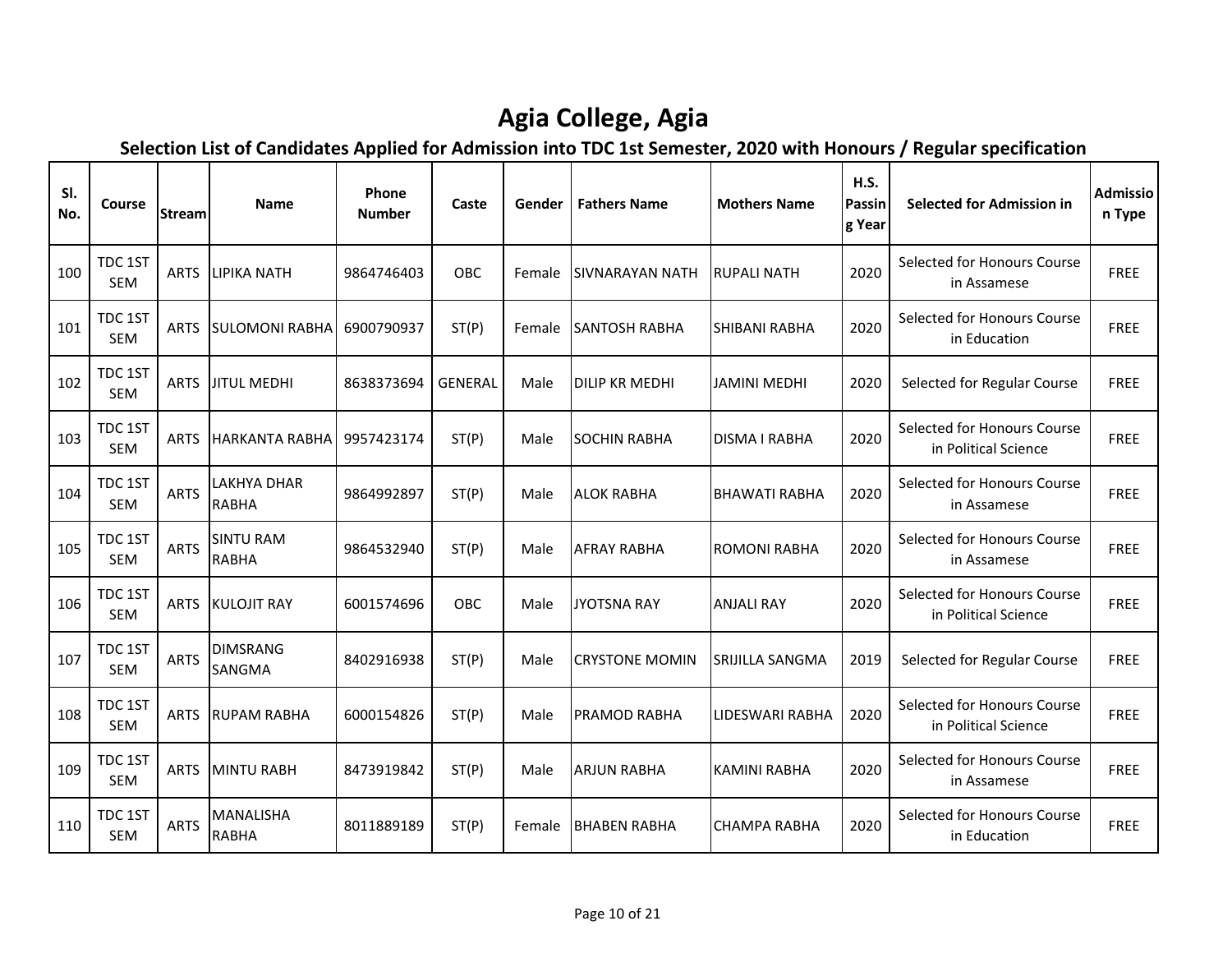| SI.<br>No. | Course                | Stream      | <b>Name</b>                          | Phone<br><b>Number</b> | Caste       | Gender | <b>Fathers Name</b>          | <b>Mothers Name</b> | <b>H.S.</b><br>Passin<br>g Year | <b>Selected for Admission in</b>                    | <b>Admissio</b><br>n Type |
|------------|-----------------------|-------------|--------------------------------------|------------------------|-------------|--------|------------------------------|---------------------|---------------------------------|-----------------------------------------------------|---------------------------|
| 111        | TDC 1ST<br><b>SEM</b> | <b>ARTS</b> | <b>SANATI RABHA</b>                  | 8474832534             | ST(P)       | Female | <b>HOHEN RABHA</b>           | LAJYAMANI RABHA     | 2020                            | Selected for Honours Course<br>in Education         | <b>FREE</b>               |
| 112        | TDC 1ST<br><b>SEM</b> | <b>ARTS</b> | <b>JUBIN RABHA</b>                   | 6002757601             | ST(P)       | Male   | <b>KESHAB CH RABHA</b>       | <b>RINA RABHA</b>   | 2020                            | Selected for Honours Course<br>in Education         | <b>FREE</b>               |
| 113        | TDC 1ST<br><b>SEM</b> | <b>ARTS</b> | <b>KRISHNA MONI</b><br><b>KALITA</b> | 7002113692             | GENERAL     | Female | <b>IKESHAB KALITA</b>        | <b>HIRON KALITA</b> | 2020                            | Selected for Regular Course                         | <b>FREE</b>               |
| 114        | TDC 1ST<br>SEM        | <b>ARTS</b> | <b>MADHUSMITA</b><br><b>DEVI</b>     | 8134941243             | OBC         | Female | <b>RAJKUMAR ROUT</b>         | <b>SANGITA DEVI</b> | 2020                            | Selected for Honours Course<br>in Political Science | <b>FREE</b>               |
| 115        | TDC 1ST<br><b>SEM</b> | <b>ARTS</b> | <b>RAJESWAR RABHA</b>                | 6002099015             | ST(P)       | Male   | PHURENDRA RABHA IDEULI RABHA |                     | 2020                            | Selected for Regular Course                         | <b>FREE</b>               |
| 116        | TDC 1ST<br><b>SEM</b> | <b>ARTS</b> | <b>SANAMAI RABHA</b>                 | 7896540417             | ST(P)       | Female | <b>MAHENDRA RABHA</b>        | <b>UNNATI RABHA</b> | 2020                            | Selected for Regular Course                         | <b>FREE</b>               |
| 117        | TDC 1ST<br><b>SEM</b> | <b>ARTS</b> | <b>WALSAR SANGMA</b>                 | 6901533430             | ST(P)       | Male   | <b>PRELLING MARAK</b>        | <b>JAMRI SANGMA</b> | 2020                            | Selected for Regular Course                         | <b>FREE</b>               |
| 118        | TDC 1ST<br>SEM        | <b>ARTS</b> | <b>HIMAJIT RAY</b>                   | 7086403184             | <b>MOBC</b> | Male   | <b>NIKHIL RAY</b>            | <b>ANITARAY</b>     | 2020                            | Selected for Regular Course                         | <b>FREE</b>               |
| 119        | TDC 1ST<br><b>SEM</b> | <b>ARTS</b> | <b>BINITA RABHA</b>                  | 9864735698             | ST(P)       | Female | LOTARI RABHA                 | <b>JONALI RABHA</b> | 2020                            | Selected for Honours Course<br>in Education         | <b>FREE</b>               |
| 120        | TDC 1ST<br><b>SEM</b> | <b>ARTS</b> | TRISHNA MONI<br><b>DAS</b>           | 8723857157             | GENERAL     | Female | <b>GOPAL DAS</b>             | <b>DIPALI DAS</b>   | 2020                            | Selected for Regular Course                         | <b>FREE</b>               |
| 121        | TDC 1ST<br><b>SEM</b> | <b>ARTS</b> | JANALI RABHA                         | 6001632564             | ST(P)       | Female | <b>MATHURA RABHA</b>         | <b>PUTULI RABHA</b> | 2020                            | Selected for Honours Course<br>in Education         | <b>FREE</b>               |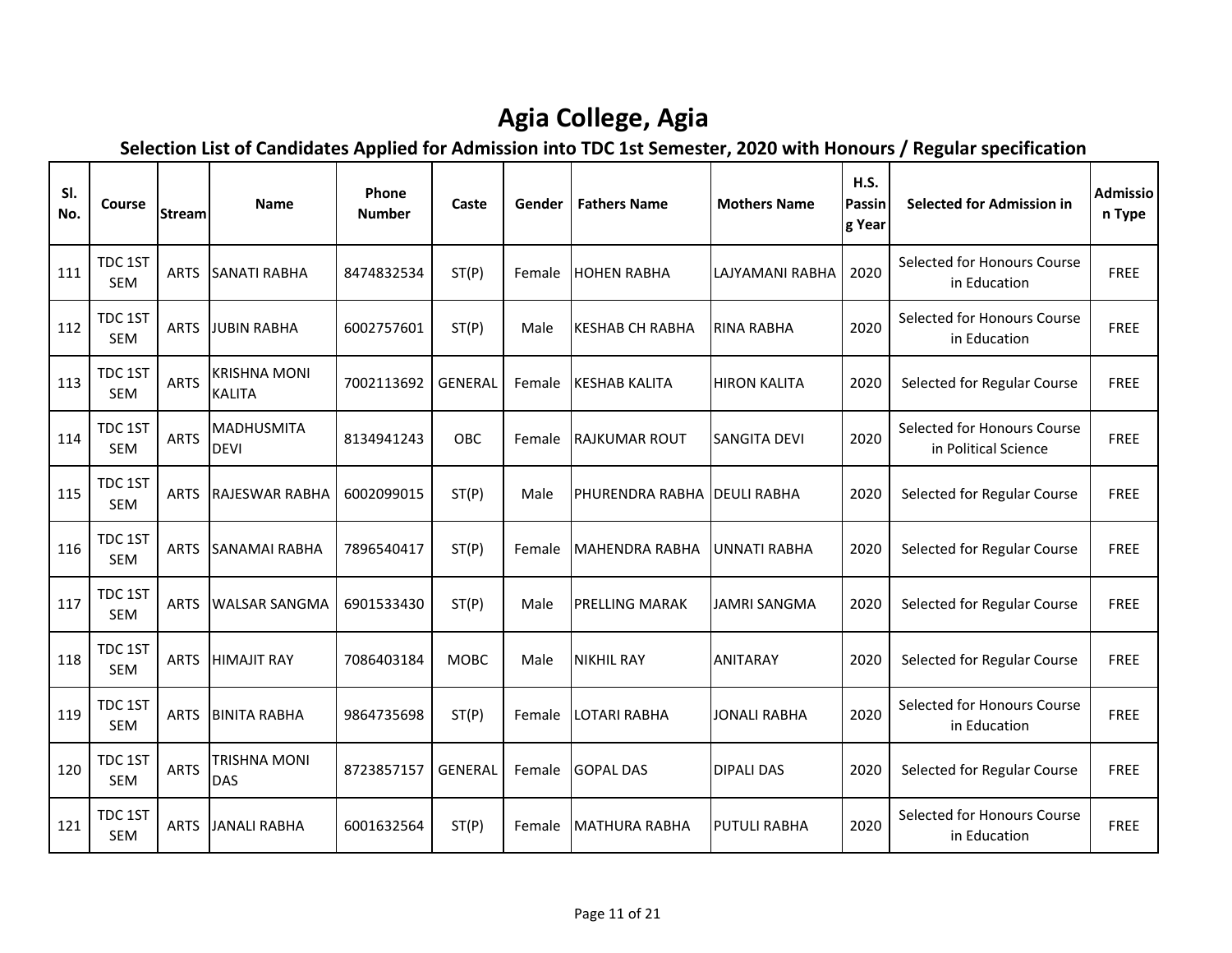| SI.<br>No. | <b>Course</b>         | <b>Stream</b> | <b>Name</b>                        | Phone<br><b>Number</b> | Caste      | Gender | <b>Fathers Name</b>               | <b>Mothers Name</b>               | H.S.<br><b>Passin</b><br>g Year | <b>Selected for Admission in</b>                    | <b>Admissio</b><br>n Type |
|------------|-----------------------|---------------|------------------------------------|------------------------|------------|--------|-----------------------------------|-----------------------------------|---------------------------------|-----------------------------------------------------|---------------------------|
| 122        | TDC 1ST<br><b>SEM</b> | <b>ARTS</b>   | <b>MANIKHA RABHA</b>               | 8133950027             | ST(P)      | Female | <b>DARENDRA RABHA</b>             | <b>LAJURI RABHA</b>               | 2020                            | Selected for Honours Course<br>in Education         | <b>FREE</b>               |
| 123        | TDC 1ST<br>SEM        | <b>ARTS</b>   | <b>PUSMITA RABHA</b>               | 8134837738             | ST(P)      | Female | <b>SARBESWAR RABHA</b>            | <b>PUMI RABHA</b>                 | 2020                            | Selected for Honours Course<br>in Assamese          | <b>FREE</b>               |
| 124        | TDC 1ST<br><b>SEM</b> | <b>ARTS</b>   | <b>UTPAL RABHA</b>                 | 7086162038             | ST(P)      | Male   | <b>HIRALAL RABHA</b>              | <b>SHANTI RABHA</b>               | 2020                            | Selected for Honours Course<br>in Political Science | <b>FREE</b>               |
| 125        | TDC 1ST<br><b>SEM</b> | <b>ARTS</b>   | PRITHIRAJ RABHA                    | 8474800675             | ST(P)      | Male   | <b>MAJID RABHA</b>                | <b>RAMBHA RABHA</b>               | 2020                            | Selected for Regular Course                         | <b>FREE</b>               |
| 126        | TDC 1ST<br><b>SEM</b> | <b>ARTS</b>   | <b>MANDIKA RABHA</b>               | 6900487353             | ST(P)      | Female | <b>PHAJULU RABHA</b>              | <b>HIRA RABHA</b>                 | <b>AGIA</b>                     | Selected for Honours Course<br>in Education         | <b>FREE</b>               |
| 127        | TDC 1ST<br><b>SEM</b> | <b>ARTS</b>   | <b>NAYANMONI</b><br><b>NATH</b>    | 8474832553             | <b>OBC</b> | Male   | <b>SURESH NATH</b>                | KALPANA NATH                      | 2020                            | Selected for Honours Course<br>in Assamese          | <b>FREE</b>               |
| 128        | TDC 1ST<br>SEM        | <b>ARTS</b>   | <b>MEGHALI RABHA</b>               | 7086468600             | ST(P)      | Female | <b>JAYANTA RABHA</b>              | <b>JUNUMANI RABHA</b>             | 2020                            | Selected for Regular Course                         | <b>FREE</b>               |
| 129        | TDC 1ST<br><b>SEM</b> | <b>ARTS</b>   | <b>RUPAM NATH</b>                  | 6000407807             | OBC        | Male   | <b>HARENDRA NR</b><br><b>NATH</b> | PULOMA NATH                       | 2020                            | Selected for Regular Course                         | <b>FREE</b>               |
| 130        | TDC 1ST<br><b>SEM</b> | <b>ARTS</b>   | <b>BHANU RABHA</b>                 | 8473933465             | ST(P)      | Female | <b>LT CHARAN RABHA</b>            | <b>BIMALA RABHA</b>               | 2020                            | Selected for Honours Course<br>in Assamese          | <b>FREE</b>               |
| 131        | TDC 1ST<br><b>SEM</b> | <b>ARTS</b>   | <b>DHRITASHREE</b><br><b>RABHA</b> | 9401947008             | ST(P)      | Female | <b>GAUTOM RABHA</b>               | <b>CHAMPABATI</b><br><b>RABHA</b> | 2020                            | Selected for Honours Course<br>in Assamese          | <b>FREE</b>               |
| 132        | TDC 1ST<br><b>SEM</b> | <b>ARTS</b>   | <b>SWAPAN RAY</b>                  | 9101577532             | OBC        | Male   | <b>JITEN RAY</b>                  | <b>MADHABI RAY</b>                | 2020                            | Selected for Regular Course                         | <b>FREE</b>               |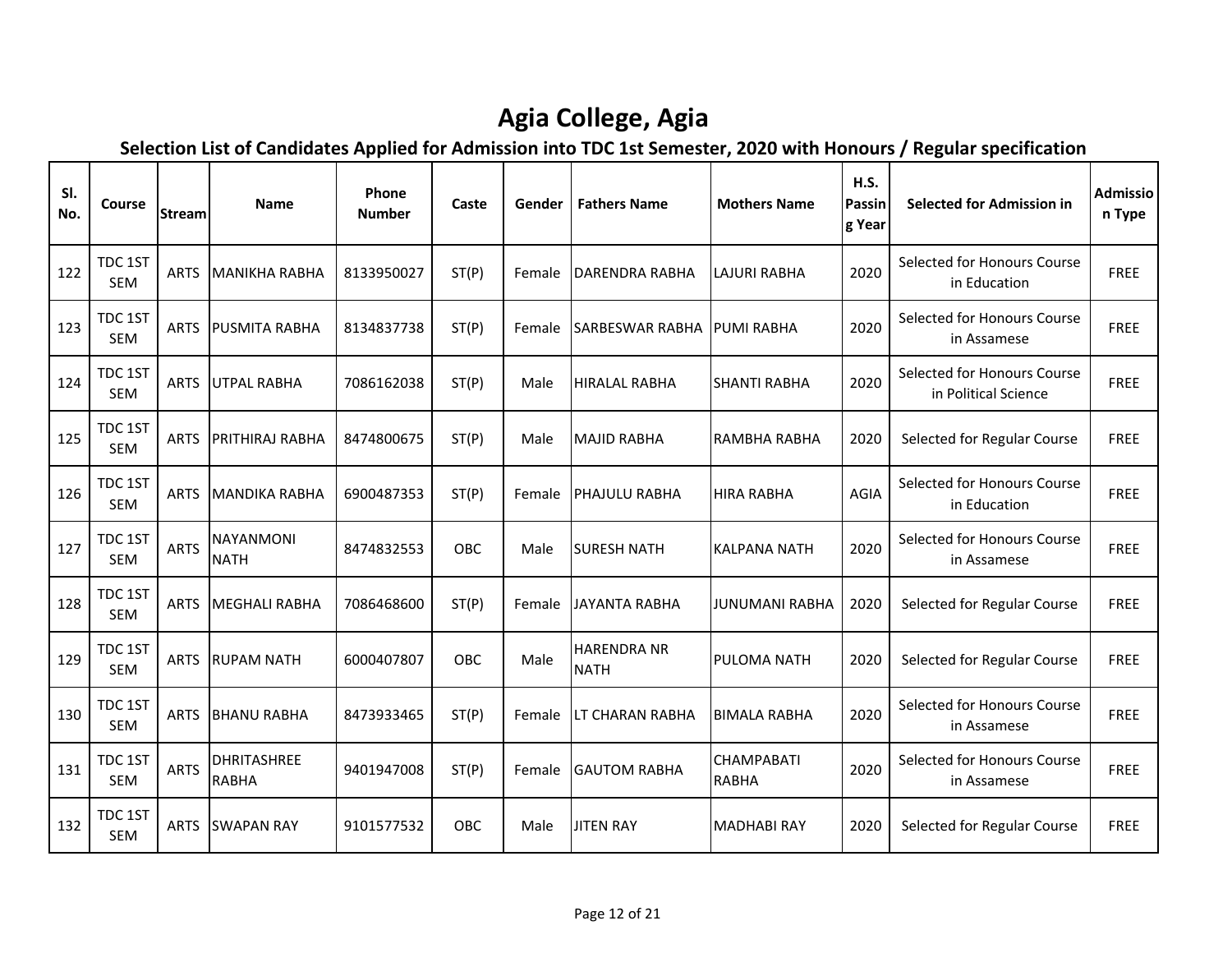| SI.<br>No. | Course                | <b>Stream</b> | <b>Name</b>                        | Phone<br><b>Number</b> | Caste          | Gender | <b>Fathers Name</b>                 | <b>Mothers Name</b>     | H.S.<br>Passin<br>g Year | <b>Selected for Admission in</b>                    | <b>Admissio</b><br>n Type |
|------------|-----------------------|---------------|------------------------------------|------------------------|----------------|--------|-------------------------------------|-------------------------|--------------------------|-----------------------------------------------------|---------------------------|
| 133        | TDC 1ST<br><b>SEM</b> | <b>ARTS</b>   | <b>RUDRA MOHAN</b><br>RABHA        | 9101028013             | ST(P)          | Male   | <b>DINESH RABHA</b>                 | <b>ENOTI RABHA</b>      | 2020                     | Selected for Honours Course<br>in Assamese          | <b>FREE</b>               |
| 134        | TDC 1ST<br><b>SEM</b> | <b>ARTS</b>   | RAGHUNANDAN<br><b>RABHA</b>        | 9365270167             | ST(P)          | Male   | PHAJENDRA RABHA                     | LALITA RABHA            | 2020                     | Selected for Honours Course<br>in Assamese          | <b>FREE</b>               |
| 135        | TDC 1ST<br><b>SEM</b> | <b>ARTS</b>   | PRANBIDHATAJYO<br><b>TI RABHA</b>  | 9101547705             | ST(P)          | Male   | <b>KIRAN CH RABHA</b>               | <b>SIMABATI RABHA</b>   | 2020                     | Selected for Honours Course<br>in Assamese          | <b>FREE</b>               |
| 136        | TDC 1ST<br><b>SEM</b> | <b>ARTS</b>   | <b>DEEPJYOTI RABHA</b>             | 7896697688             | ST(P)          | Male   | <b>BIMAL KUMAR</b><br><b>RABHA</b>  | <b>SHIBANI RABHA</b>    | 2019                     | Selected for Regular Course                         | <b>FREE</b>               |
| 137        | TDC 1ST<br><b>SEM</b> | <b>ARTS</b>   | <b>TARALI DAS</b>                  | 6001412570             | <b>SC</b>      | Female | <b>GAUTAM DAS</b>                   | <b>LALITA DAS</b>       | 2020                     | Selected for Regular Course                         | <b>FREE</b>               |
| 138        | TDC 1ST<br><b>SEM</b> | <b>ARTS</b>   | <b>ANJUMONI RAY</b>                | 9365067682             | <b>OBC</b>     | Female | DHAREMESWAR RAY SUMATI RAY          |                         | 2020                     | Selected for Regular Course                         | <b>FREE</b>               |
| 139        | TDC 1ST<br><b>SEM</b> | <b>ARTS</b>   | JUNUMIKA RABHA                     | 8840163618             | ST(P)          | Female | RATNESWAR RABHA PRANATI RABHA       |                         | 2016                     | Selected for Honours Course<br>in Assamese          | <b>FREE</b>               |
| 140        | TDC 1ST<br><b>SEM</b> | <b>ARTS</b>   | <b>SUBHANGKAR</b><br>RAJBANGSHI    | 7896640108             | <b>GENERAL</b> | Male   | <b>MAHESH CHANDRA</b><br><b>RAY</b> | <b>MADHABI RAY</b>      | 2020                     | Selected for Honours Course<br>in Assamese          | <b>FREE</b>               |
| 141        | TDC 1ST<br><b>SEM</b> | <b>ARTS</b>   | <b>RICKY KUMAR</b><br><b>RABHA</b> | 8638185374             | ST(P)          | Male   | LAHIT CHANDRA<br><b>RABHA</b>       | <b>NALINI RABHA</b>     | 2020                     | Selected for Regular Course                         | <b>FREE</b>               |
| 142        | TDC 1ST<br><b>SEM</b> | <b>ARTS</b>   | <b>ABHINASH RABHA</b>              | 6003159694             | ST(P)          | Male   | <b>RANJIT KUMAR</b><br><b>RABHA</b> | <b>BAIJAYANTI RABHA</b> | 2020                     | Selected for Regular Course                         | <b>FREE</b>               |
| 143        | TDC 1ST<br><b>SEM</b> | <b>ARTS</b>   | <b>AKIL RABHA</b>                  | 6000484961             | ST(P)          | Male   | <b>KAMALESWAR</b><br><b>RABHA</b>   | <b>KESURI RABHA</b>     | 2020                     | Selected for Honours Course<br>in Political Science | <b>FREE</b>               |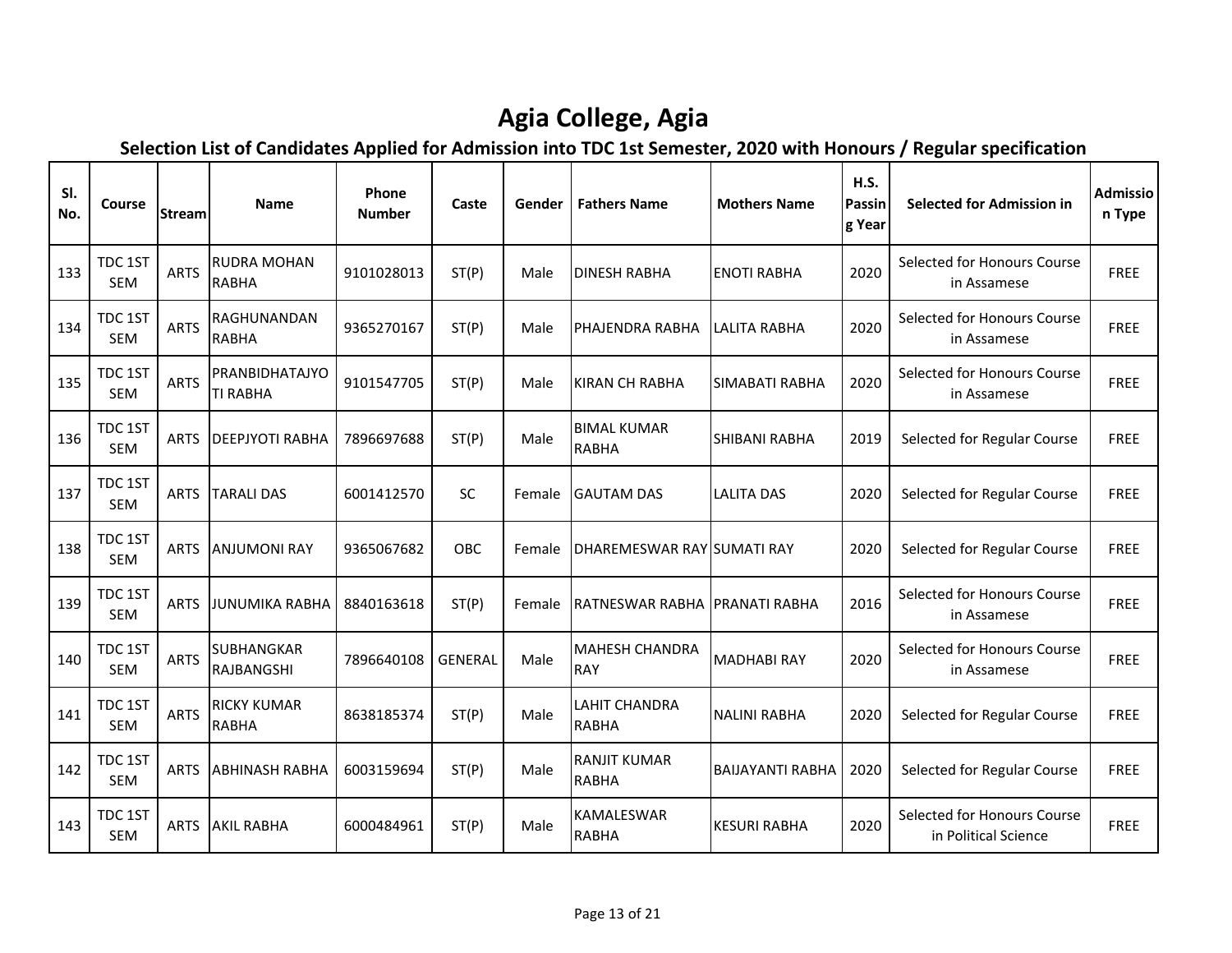| SI.<br>No. | Course                | <b>Stream</b> | <b>Name</b>                      | Phone<br><b>Number</b> | Caste      | Gender | <b>Fathers Name</b>               | <b>Mothers Name</b>                 | <b>H.S.</b><br><b>Passin</b><br>g Year | <b>Selected for Admission in</b> | <b>Admissio</b><br>n Type |
|------------|-----------------------|---------------|----------------------------------|------------------------|------------|--------|-----------------------------------|-------------------------------------|----------------------------------------|----------------------------------|---------------------------|
| 144        | TDC 1ST<br><b>SEM</b> | <b>ARTS</b>   | <b>GOVIN RABHA</b>               | 9383054561             | ST(H)      | Male   | <b>HEMEN RABHA</b>                | <b>DOBA RABHA</b>                   | 2020                                   | Selected for Regular Course      | Paid                      |
| 145        | TDC 1ST<br>SEM        | <b>ARTS</b>   | <b>RAHUL BASAK</b>               | 6000435089             | OBC        | Male   | <b>NANDA LAL BASAK</b>            | <b>ANITA BASAK</b>                  | 2020                                   | Selected for Regular Course      | <b>FREE</b>               |
| 146        | TDC 1ST<br><b>SEM</b> | <b>ARTS</b>   | <b>AJANTA RABHA</b>              | 9365186639             | ST(P)      | Female | <b>KAMAL RABHA</b>                | <b>BAYJAYANTI</b><br><b>RABHA</b>   | 2020                                   | Selected for Regular Course      | <b>FREE</b>               |
| 147        | TDC 1ST<br><b>SEM</b> | <b>ARTS</b>   | <b>GITANJALI SARMA</b>           | 9101707587             | <b>OBC</b> | Female | NIRMAL SARMA                      | <b>RATNA SANRMA</b>                 | 2020                                   | Selected for Regular Course      | <b>FREE</b>               |
| 148        | TDC 1ST<br><b>SEM</b> | <b>ARTS</b>   | <b>BIJAYA RABHA</b>              | 8472819076             | ST(P)      | Female | <b>NAYAK RABHA</b>                | <b>GUNESWARI</b><br><b>RABHA</b>    | 2020                                   | Selected for Regular Course      | Paid                      |
| 149        | TDC 1ST<br><b>SEM</b> | <b>ARTS</b>   | <b>GOPI KANTA DAS</b>            | 7086271310             | SC         | Male   | <b>GAUTAM DAS</b>                 | <b>MIRA DAS</b>                     | <b>AGIA</b>                            | Selected for Regular Course      | <b>FREE</b>               |
| 150        | TDC 1ST<br>SEM        | <b>ARTS</b>   | <b>MIKKIMCHI</b><br><b>MARAK</b> | 6001622294             | ST(P)      | Female | <b>GREENTWIST</b><br><b>MOMIN</b> | <b>MENORIKA R</b><br><b>MARAK</b>   | 2020                                   | Selected for Regular Course      | <b>FREE</b>               |
| 151        | TDC 1ST<br><b>SEM</b> | <b>ARTS</b>   | <b>NITA RABHA</b>                | 6003785151             | ST(P)      | Female | <b>MUKESH RABHA</b>               | <b>BICHILA RABHA</b>                | 2020                                   | Selected for Regular Course      | <b>FREE</b>               |
| 152        | TDC 1ST<br>SEM        | <b>ARTS</b>   | <b>BRIKHARAJ RABHA</b>           | 9678995800             | ST(P)      | Male   | <b>AMRIT RABHA</b>                | <b>JAMUNA BALA</b><br><b>RABAHA</b> | 2019                                   | Selected for Regular Course      | <b>FREE</b>               |
| 153        | TDC 1ST<br><b>SEM</b> | <b>ARTS</b>   | <b>LIZA RABHA</b>                | 6000322165             | ST(P)      | Female | <b>RAMSING RABHA</b>              | <b>HIRA RABHA</b>                   | 2020                                   | Selected for Regular Course      | <b>FREE</b>               |
| 154        | TDC 1ST<br><b>SEM</b> | <b>ARTS</b>   | <b>DEBAJIT RABHA</b>             | 6000267615             | ST(P)      | Male   | RATHINDRA CH<br><b>RABHA</b>      | <b>GEETA RABHA</b>                  | 2020                                   | Selected for Regular Course      | <b>FREE</b>               |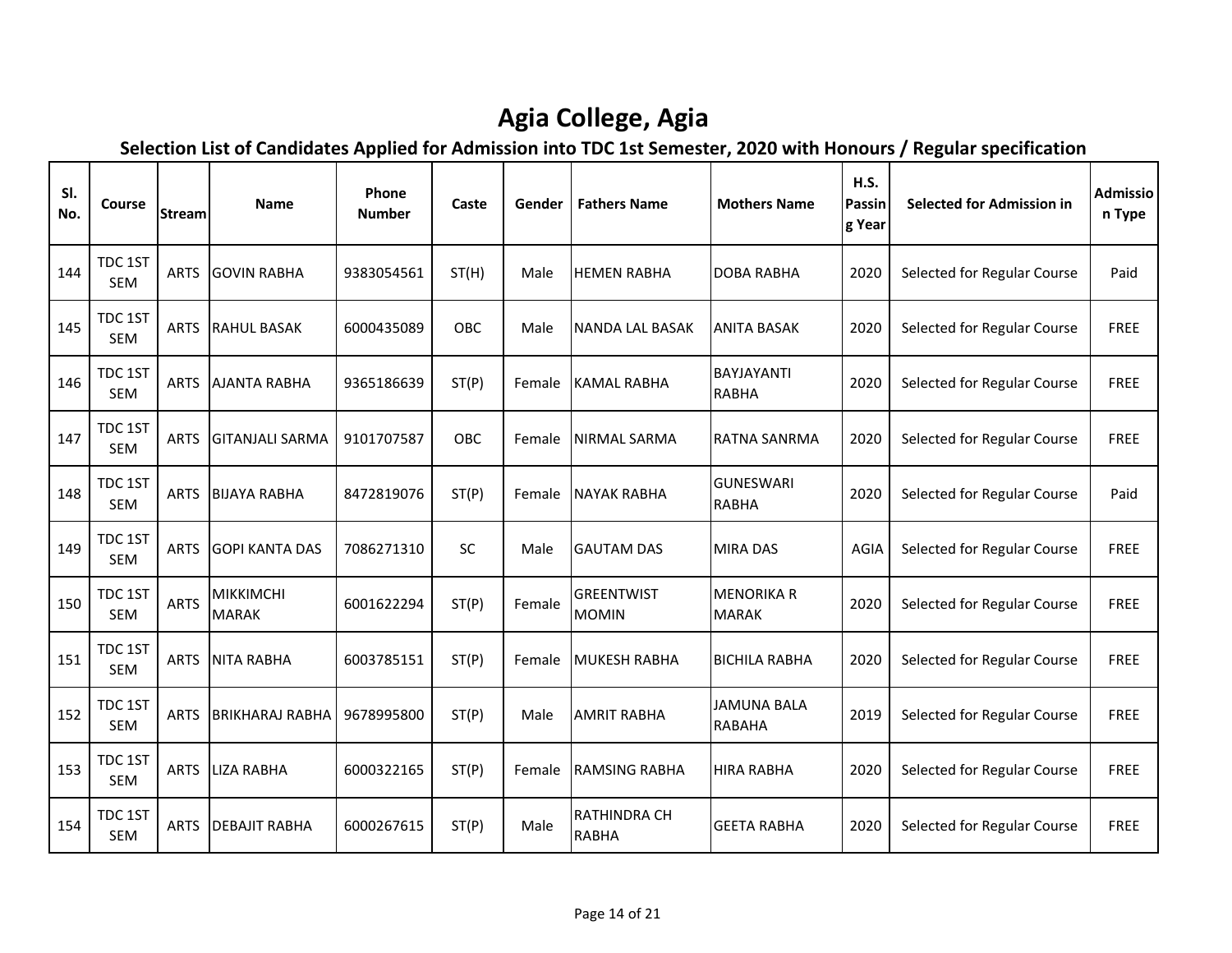| SI.<br>No. | Course                | <b>Stream</b> | <b>Name</b>                       | Phone<br><b>Number</b> | Caste      | Gender | <b>Fathers Name</b>                | <b>Mothers Name</b>         | <b>H.S.</b><br><b>Passin</b><br>g Year | <b>Selected for Admission in</b> | <b>Admissio</b><br>n Type |
|------------|-----------------------|---------------|-----------------------------------|------------------------|------------|--------|------------------------------------|-----------------------------|----------------------------------------|----------------------------------|---------------------------|
| 155        | TDC 1ST<br><b>SEM</b> | <b>ARTS</b>   | <b>PRABAL NATH</b>                | 8136056010             | <b>OBC</b> | Male   | <b>HAREN NATH</b>                  | <b>SURABHI NATH</b>         | 2020                                   | Selected for Regular Course      | <b>FREE</b>               |
| 156        | TDC 1ST<br><b>SEM</b> | <b>ARTS</b>   | <b>SENTONISH M</b><br>SANGMA      | 7086221017             | ST(P)      | Female | <b>LEPARSON B</b><br>SANGMA        | <b>CLEANISH M</b><br>SANGMA | 2017                                   | Selected for Regular Course      | <b>FREE</b>               |
| 157        | TDC 1ST<br><b>SEM</b> | <b>ARTS</b>   | <b>DIMCHIRA R</b><br><b>MARAK</b> | 6000366795             | ST(P)      | Female | <b>KELBINSON</b><br>SANGMA         | <b>PILENG MARAK</b>         | 2020                                   | Selected for Regular Course      | <b>FREE</b>               |
| 158        | TDC 1ST<br><b>SEM</b> | <b>ARTS</b>   | <b>PRADIP RABHA</b>               | 8761963368             | ST(P)      | Male   | <b>NEDHO RABHA</b>                 | <b>SOMITRA RABHA</b>        | 2020                                   | Selected for Regular Course      | <b>FREE</b>               |
| 159        | TDC 1ST<br><b>SEM</b> | <b>ARTS</b>   | <b>ANUSH RABHA</b>                | 6901432418             | ST(P)      | Male   | <b>RAJU RABHA</b>                  | <b>ROSMOTI RABHA</b>        | 2020                                   | Selected for Regular Course      | <b>FREE</b>               |
| 160        | TDC 1ST<br><b>SEM</b> | <b>ARTS</b>   | <b>AMBIKA RABHA</b>               | 6001503495             | ST(P)      | Male   | <b>ABANI KANTA</b><br><b>RABHA</b> | LAISWARI RABHA              | 2020                                   | Selected for Regular Course      | <b>FREE</b>               |
| 161        | TDC 1ST<br>SEM        | <b>ARTS</b>   | DHANANJAY<br><b>BARMAN</b>        | 7637057007             | <b>OBC</b> | Male   | <b>NIKEN BARMAN</b>                | <b>BINA BARMAN</b>          | <b>BAIDA</b>                           | Selected for Regular Course      | <b>FREE</b>               |
| 162        | TDC 1ST<br><b>SEM</b> | <b>ARTS</b>   | <b>PINKI RABHA</b>                | 9864850726             | ST(P)      | Female | <b>RAJAT RABHA</b>                 | <b>ELORA RABHA</b>          | 2020                                   | Selected for Regular Course      | <b>FREE</b>               |
| 163        | TDC 1ST<br><b>SEM</b> | <b>ARTS</b>   | <b>PINKI RABHA</b>                | 6001360883             | ST(P)      | Female | <b>RAJAT RABHA</b>                 | <b>ELORA RABHA</b>          | 2020                                   | Selected for Regular Course      | <b>FREE</b>               |
| 164        | TDC 1ST<br><b>SEM</b> | <b>ARTS</b>   | <b>KANMAINA</b><br><b>RABHA</b>   | 9859574021             | ST(P)      | Female | <b>KULEN RABHA</b>                 | <b>GITIKA RABHA</b>         | 2020                                   | Selected for Regular Course      | <b>FREE</b>               |
| 165        | TDC 1ST<br><b>SEM</b> | <b>ARTS</b>   | <b>RAHINI RABHA</b>               | 8135879153             | ST(P)      | Female | <b>DEVA RAM RABHA</b>              | <b>RENUKA RABHA</b>         | 2020                                   | Selected for Regular Course      | <b>FREE</b>               |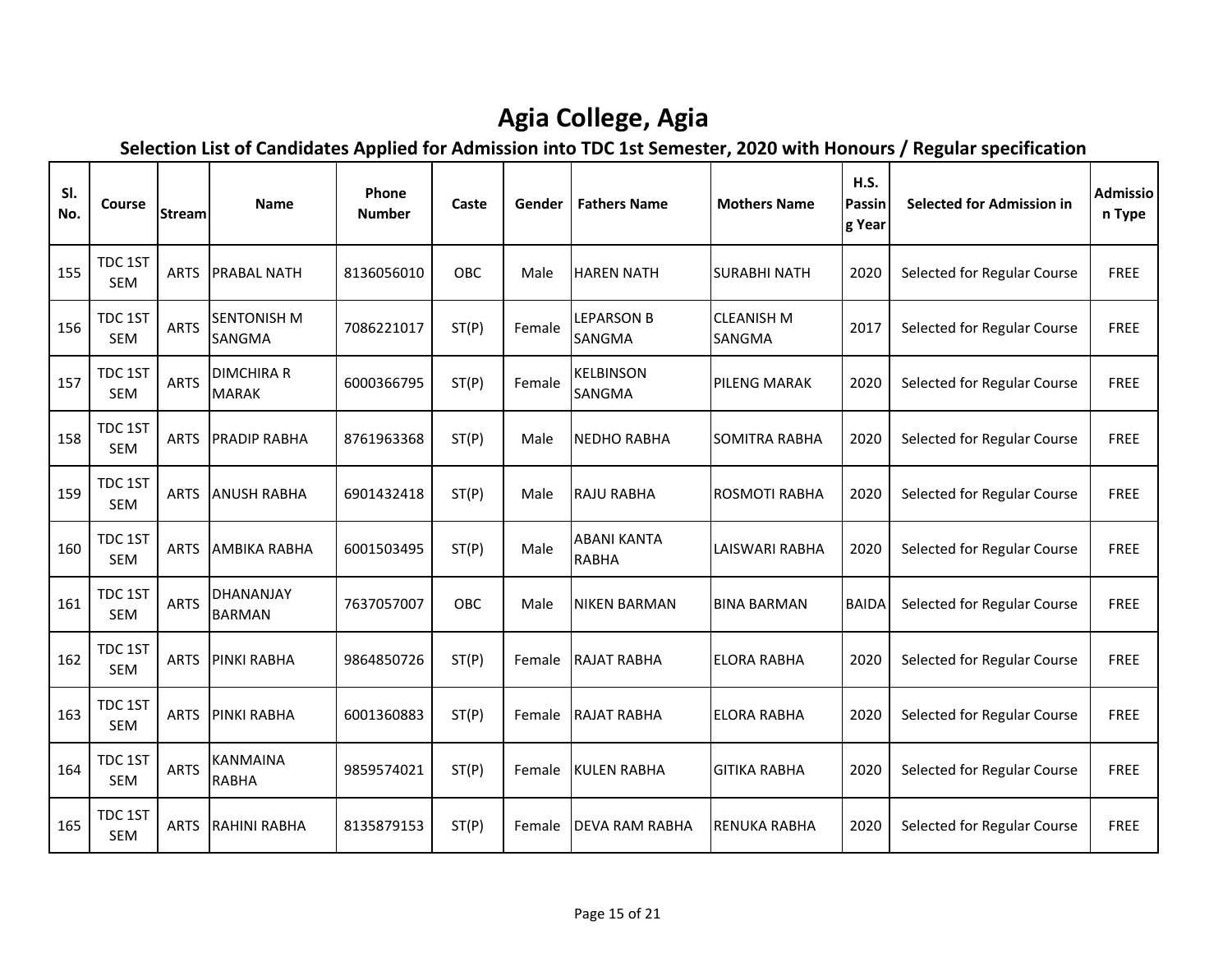| SI.<br>No. | Course                | <b>Stream</b> | <b>Name</b>           | <b>Phone</b><br><b>Number</b> | Caste     | Gender | <b>Fathers Name</b>              | <b>Mothers Name</b>    | <b>H.S.</b><br>Passin<br>g Year | <b>Selected for Admission in</b> | <b>Admissio</b><br>n Type |
|------------|-----------------------|---------------|-----------------------|-------------------------------|-----------|--------|----------------------------------|------------------------|---------------------------------|----------------------------------|---------------------------|
| 166        | TDC 1ST<br><b>SEM</b> | <b>ARTS</b>   | <b>CHAMPA DAS</b>     | 7002209726                    | GENERAL   | Female | <b>BINOD CHANDRA</b><br>DAS      | <b>ANURUPA DAS</b>     | 2020                            | Selected for Regular Course      | <b>FREE</b>               |
| 167        | TDC 1ST<br><b>SEM</b> | <b>ARTS</b>   | <b>ANJAN RABHA</b>    | 6003089308                    | ST(P)     | Male   | LATE BENUDHAR<br><b>RABHA</b>    | <b>CHUCHURA RABHA</b>  | 2020                            | Selected for Regular Course      | <b>FREE</b>               |
| 168        | TDC 1ST<br><b>SEM</b> | <b>ARTS</b>   | <b>BABITA RABHA</b>   | 8133802202                    | ST(P)     | Female | <b>BAHADUR RAABHA</b>            | <b>KIRUP RABHA</b>     | 2020                            | Selected for Regular Course      | <b>FREE</b>               |
| 169        | TDC 1ST<br><b>SEM</b> | <b>ARTS</b>   | <b>KAUSHIK RABHA</b>  | 9954443434                    | ST(P)     | Male   | <b>SWAMIPARAMHANS</b><br>A RABHA | <b>LUBITRA RABHA</b>   | 2020                            | Selected for Regular Course      | <b>FREE</b>               |
| 170        | TDC 1ST<br><b>SEM</b> | <b>ARTS</b>   | <b>NIPAKSHI DAS</b>   | 9864783045                    | <b>SC</b> | Female | <b>KAMAL KR DAS</b>              | <b>ARCHANA RAY DAS</b> | 2020                            | Selected for Regular Course      | <b>FREE</b>               |
| 171        | TDC 1ST<br><b>SEM</b> | <b>ARTS</b>   | PALLABI RABHA         | 6901961429                    | ST(P)     | Female | <b>ASTHAY RABHA</b>              | RAHILA RABHA           | 2020                            | Selected for Regular Course      | <b>FREE</b>               |
| 172        | TDC 1ST<br><b>SEM</b> | <b>ARTS</b>   | <b>BABITA RAY</b>     | 6003126375                    | OBC       | Female | <b>KHIREN RAY</b>                | <b>RASEBALA RAY</b>    | 2020                            | Selected for Regular Course      | <b>FREE</b>               |
| 173        | TDC 1ST<br><b>SEM</b> | <b>ARTS</b>   | <b>ANITA RABHA</b>    | 6900938737                    | ST(P)     | Female | <b>BISWAJIT RABHA</b>            | <b>MENAKA RABHA</b>    | 2020                            | Selected for Regular Course      | <b>FREE</b>               |
| 174        | TDC 1ST<br><b>SEM</b> | <b>ARTS</b>   | <b>ANITA RABHA</b>    | 8730817724                    | ST(P)     | Female | LATE BISWAJIT<br><b>RABHA</b>    | <b>MENAKA RABHA</b>    | 2020                            | Selected for Regular Course      | <b>FREE</b>               |
| 175        | TDC 1ST<br><b>SEM</b> | <b>ARTS</b>   | <b>SAGARIKA RABHA</b> | 7896752619                    | ST(P)     | Female | <b>KALYAN RABHA</b>              | <b>PADMINI RABHA</b>   | 2020                            | Selected for Regular Course      | <b>FREE</b>               |
| 176        | TDC 1ST<br><b>SEM</b> | <b>ARTS</b>   | <b>PUROBI KALITA</b>  | 6001665282                    | GENERAL   | Female | <b>DILIP KALITA</b>              | <b>SHEWALI KALITA</b>  | 2020                            | Selected for Regular Course      | <b>FREE</b>               |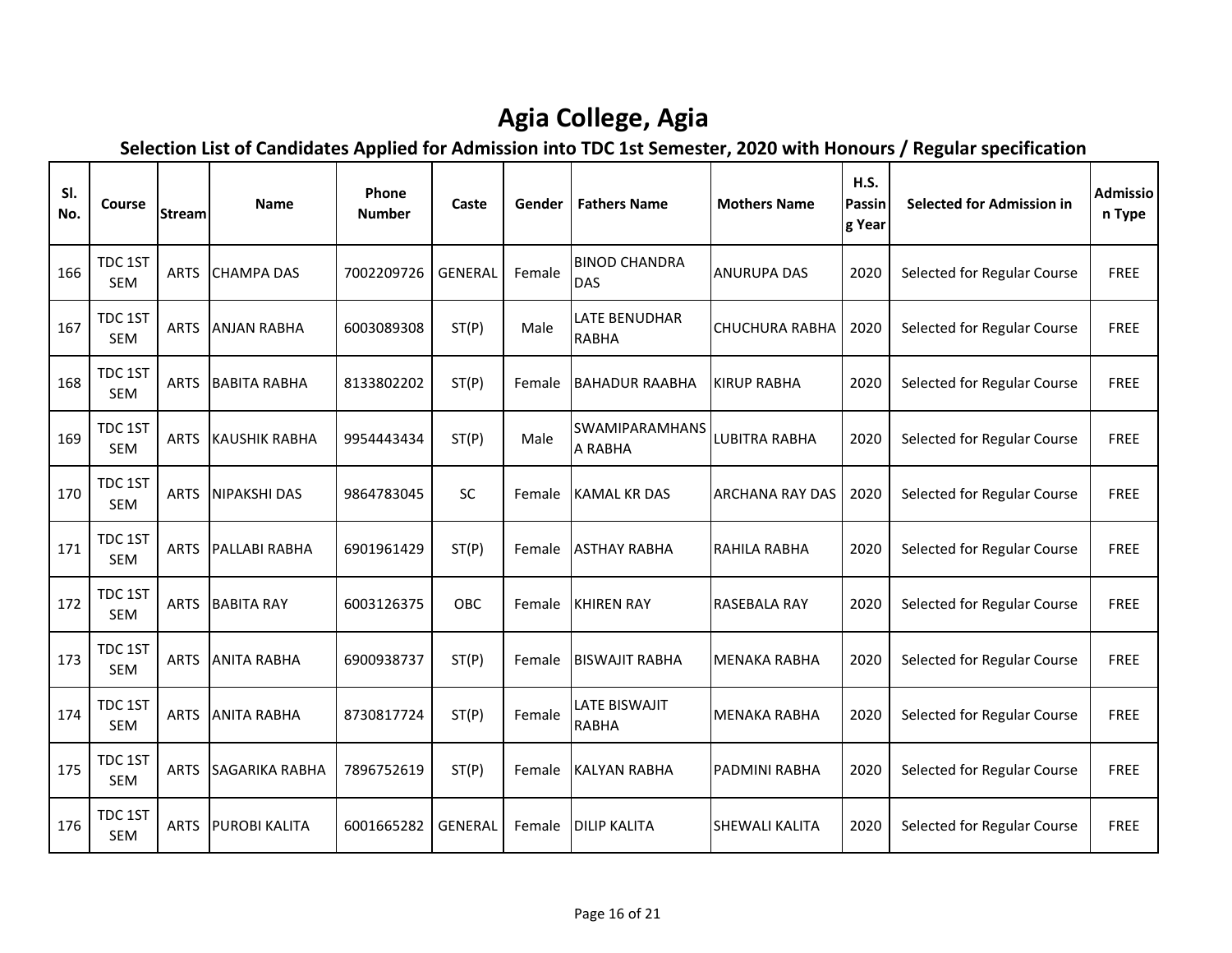| SI.<br>No. | Course                | Stream      | <b>Name</b>                      | Phone<br><b>Number</b> | Caste          | Gender | <b>Fathers Name</b>                  | <b>Mothers Name</b>              | <b>H.S.</b><br>Passin<br>g Year | <b>Selected for Admission in</b> | <b>Admissio</b><br>n Type |
|------------|-----------------------|-------------|----------------------------------|------------------------|----------------|--------|--------------------------------------|----------------------------------|---------------------------------|----------------------------------|---------------------------|
| 177        | TDC 1ST<br>SEM        | <b>ARTS</b> | <b>LINKAN RABHA</b>              | 6003587723             | ST(P)          | Male   | <b>RUPEN RABHA</b>                   | NIZARA RABHA                     | 2020                            | Selected for Regular Course      | Paid                      |
| 178        | TDC 1ST<br><b>SEM</b> | <b>ARTS</b> | <b>TILOTTOMA</b><br><b>RABHA</b> | 6002306895             | ST(P)          | Female | <b>ANANTA RABHA</b>                  | <b>AHOTI RABHA</b>               | 2020                            | Selected for Regular Course      | <b>FREE</b>               |
| 179        | TDC 1ST<br><b>SEM</b> | <b>ARTS</b> | <b>NANDINI SANGMA</b>            | 8472891257             | ST(P)          | Female | <b>CHAK MARAK</b>                    | <b>MILI SANGMA</b>               | 2020                            | Selected for Regular Course      | <b>FREE</b>               |
| 180        | TDC 1ST<br>SEM        | <b>ARTS</b> | <b>BINOD RABHA</b>               | 7086606564             | ST(P)          | Male   | LAKHIKANTA RABHA KAUSHALYA RABHA     |                                  | 2018                            | Selected for Regular Course      | <b>FREE</b>               |
| 181        | TDC 1ST<br><b>SEM</b> | <b>ARTS</b> | <b>ANKITA RABIDAS</b>            | 6000620678             | <b>SC</b>      | Female | GHANASHYAM<br><b>RABIDAS</b>         | <b>MAMITA ROBIDAS</b>            | 2020                            | Selected for Regular Course      | <b>FREE</b>               |
| 182        | TDC 1ST<br><b>SEM</b> | <b>ARTS</b> | <b>SUSMITA RABHA</b>             | 7399158027             | ST(H)          | Female | KINARAM RABHA                        | LILABUTI RABHA                   | 2020                            | Selected for Regular Course      | Paid                      |
| 183        | TDC 1ST<br><b>SEM</b> | <b>ARTS</b> | <b>SANGITA BARMAN</b>            | 8473905796             | <b>GENERAL</b> | Female | PRAHALAD BARMAN RITA BARMAN          |                                  | 2020                            | Selected for Regular Course      | <b>FREE</b>               |
| 184        | TDC 1ST<br>SEM        | <b>ARTS</b> | CHANDRIKA<br><b>RABHA</b>        | 8812814314             | ST(P)          | Female | <b>BISHNU PRASAD</b><br><b>RABHA</b> | <b>APATI RABHA</b>               | 2020                            | Selected for Regular Course      | <b>FREE</b>               |
| 185        | TDC 1ST<br><b>SEM</b> | <b>ARTS</b> | <b>KANAK CH RABHA</b>            | 8486976360             | ST(P)          | Male   | PHANINDRO RABHA                      | MAHIMA RABHA                     | 2020                            | Selected for Regular Course      | <b>FREE</b>               |
| 186        | TDC 1ST<br><b>SEM</b> | <b>ARTS</b> | <b>GAYATRI RABHA</b>             | 9678228720             | <b>GENERAL</b> | Female | <b>BUDDHADEV RABHA</b>               | <b>RANESWARI</b><br><b>RABHA</b> | 2020                            | Selected for Regular Course      | <b>FREE</b>               |
| 187        | TDC 1ST<br><b>SEM</b> | <b>ARTS</b> | <b>BANTI</b><br><b>SUTRADHAR</b> | 6003844969             | SC             | Female | PRANKRISHNA<br><b>SUTRADHAR</b>      | <b>GOURI</b><br><b>SUTRADHAR</b> | 2020                            | Selected for Regular Course      | <b>FREE</b>               |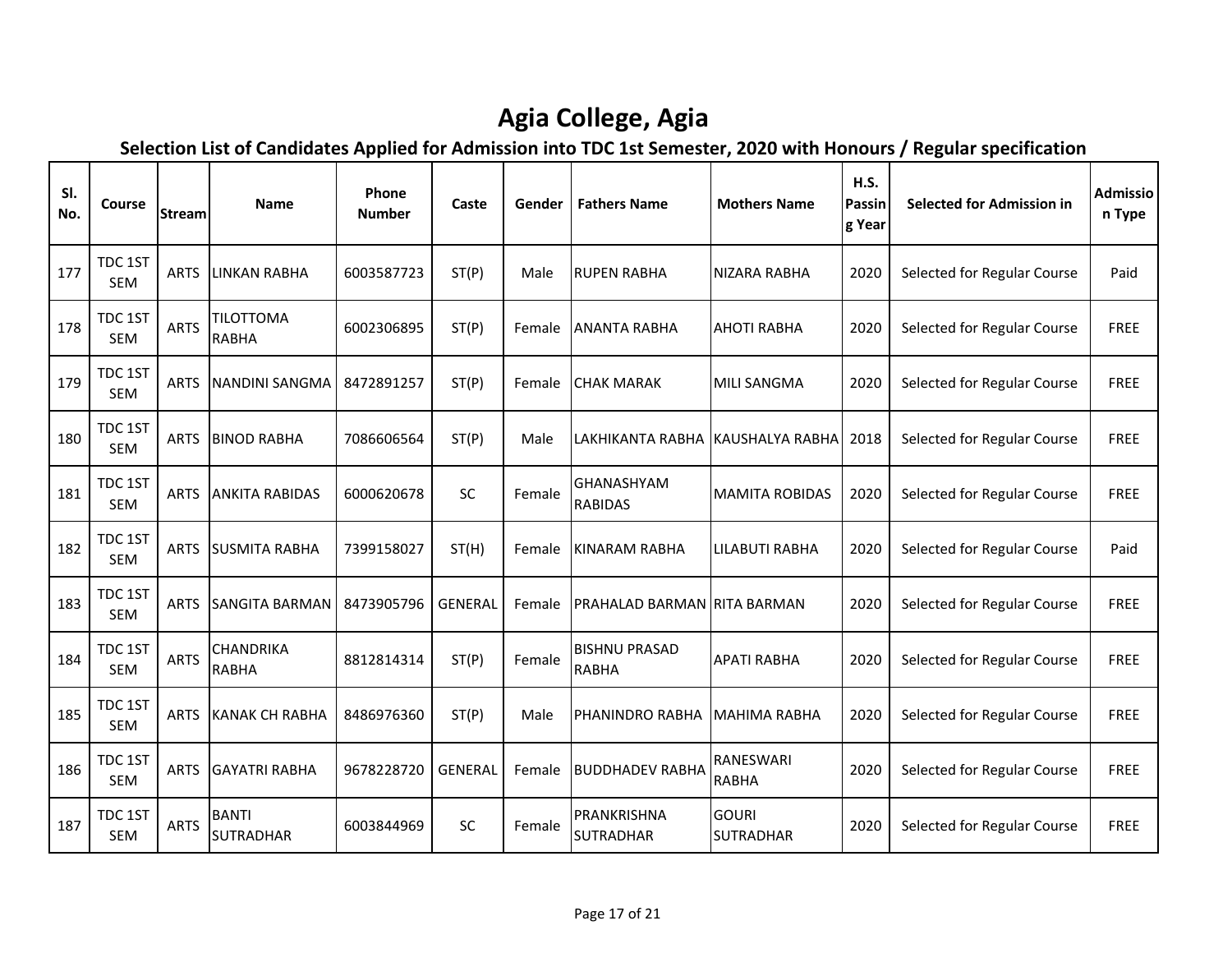| SI.<br>No. | Course                | <b>Stream</b> | <b>Name</b>                           | Phone<br><b>Number</b> | Caste   | Gender | <b>Fathers Name</b>                  | <b>Mothers Name</b>               | <b>H.S.</b><br>Passin<br>g Year | <b>Selected for Admission in</b> | <b>Admissio</b><br>n Type |
|------------|-----------------------|---------------|---------------------------------------|------------------------|---------|--------|--------------------------------------|-----------------------------------|---------------------------------|----------------------------------|---------------------------|
| 188        | TDC 1ST<br><b>SEM</b> | <b>ARTS</b>   | <b>KANIKA SHARMA</b>                  | 6002173909             | GENERAL | Female | <b>MURLIDHAR</b><br><b>SHARMA</b>    | <b>JUNU SHARMA</b>                | 2020                            | Selected for Regular Course      | <b>FREE</b>               |
| 189        | TDC 1ST<br><b>SEM</b> | <b>ARTS</b>   | <b>PUJA RABHA</b>                     | 8011710879             | ST(P)   | Female | <b>PRAMAD CH RABHA</b>               | IPRATIMA RABHA                    | 2020                            | Selected for Regular Course      | <b>FREE</b>               |
| 190        | TDC 1ST<br><b>SEM</b> | <b>ARTS</b>   | <b>BINAY KUMAR</b><br><b>RABHA</b>    | 8133882783             | ST(P)   | Male   | <b>LATE MONESWAR</b><br><b>RABHA</b> | <b>PRAMILA RABHA</b>              | 2020                            | Selected for Regular Course      | <b>FREE</b>               |
| 191        | TDC 1ST<br><b>SEM</b> | <b>ARTS</b>   | <b>DHARMESWARI</b><br>RABHA           | 6003635850             | ST(P)   | Female | <b>ISMAIL RABHA</b>                  | <b>MORJINA RABHA</b>              | 2020                            | Selected for Regular Course      | <b>FREE</b>               |
| 192        | TDC 1ST<br><b>SEM</b> | <b>ARTS</b>   | <b>RUPASANI RABHA</b>                 | 9101763586             | ST(P)   | Female | GANGACHARAN<br><b>RABHA</b>          | <b>CHAMPABATI</b><br><b>RABHA</b> | 2020                            | Selected for Regular Course      | <b>FREE</b>               |
| 193        | TDC 1ST<br><b>SEM</b> | <b>ARTS</b>   | <b>MAMANI RABHA</b>                   | 6003012284             | ST(P)   | Female | DHANANJAY RABHA                      | NIMULA RABHA                      | 2020                            | Selected for Regular Course      | <b>FREE</b>               |
| 194        | TDC 1ST<br><b>SEM</b> | <b>ARTS</b>   | <b>BHARGAV</b><br><b>NANDAN RABHA</b> | 6900829846             | ST(P)   | Male   | <b>BIRAJ MOHAN</b><br><b>RABHA</b>   | <b>LALITA RABHA</b>               | 2020                            | Selected for Regular Course      | <b>FREE</b>               |
| 195        | TDC 1ST<br><b>SEM</b> | <b>ARTS</b>   | LUWISH MERINA<br>SANGMA               | 6000852573             | ST(P)   | Female | MOJINDRO SANGMA PRETILA SANGMA       |                                   | 2020                            | Selected for Regular Course      | <b>FREE</b>               |
| 196        | TDC 1ST<br><b>SEM</b> | <b>ARTS</b>   | <b>BINITA RABHA</b>                   | 8811811576             | ST(P)   | Female | PRANESWAR RABHA AGHUNI RABHA         |                                   | 2020                            | Selected for Regular Course      | <b>FREE</b>               |
| 197        | TDC 1ST<br><b>SEM</b> | <b>ARTS</b>   | <b>RIMI RABHA</b>                     | 9577740933             | ST(P)   | Female | <b>RILIP RABHA</b>                   | KALYANI RABHA                     | 2020                            | Selected for Regular Course      | <b>FREE</b>               |
| 198        | TDC 1ST<br><b>SEM</b> | <b>ARTS</b>   | <b>SUSHMITA DAS</b>                   | 8473904086             | GENERAL | Female | LT KAMAL DAS                         | <b>JAYA DAS</b>                   | 2018                            | Selected for Regular Course      | <b>FREE</b>               |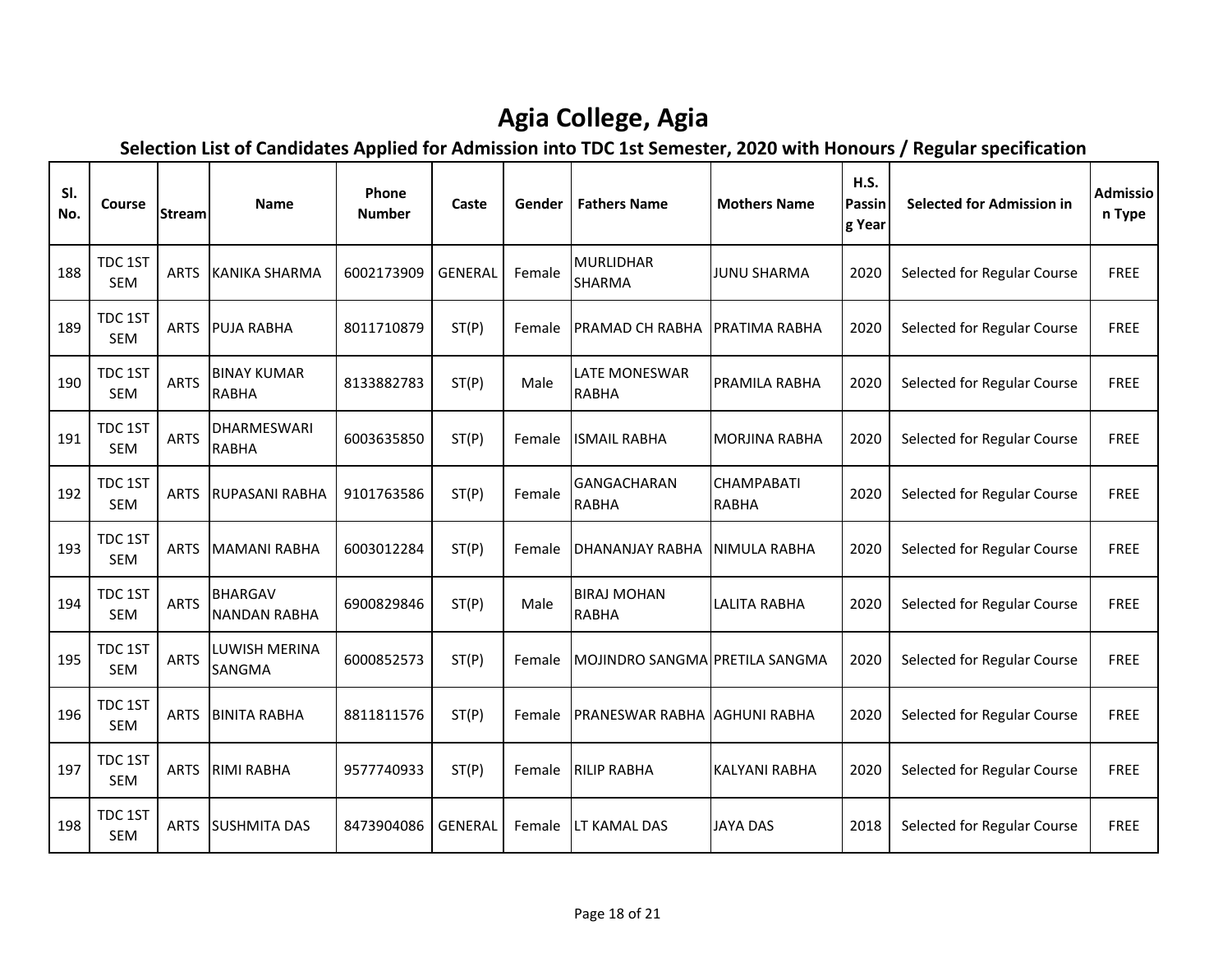| SI.<br>No. | Course                | <b>Stream</b> | <b>Name</b>                        | Phone<br><b>Number</b> | Caste          | Gender | <b>Fathers Name</b>                | <b>Mothers Name</b>              | <b>H.S.</b><br><b>Passin</b><br>g Year | <b>Selected for Admission in</b> | <b>Admissio</b><br>n Type |
|------------|-----------------------|---------------|------------------------------------|------------------------|----------------|--------|------------------------------------|----------------------------------|----------------------------------------|----------------------------------|---------------------------|
| 199        | TDC 1ST<br><b>SEM</b> | <b>ARTS</b>   | <b>PABAN RABHA</b>                 | 6900829744             | ST(P)          | Male   | <b>RUPSING RABHA</b>               | PANCHAMI RABHA                   | 2020                                   | Selected for Regular Course      | <b>FREE</b>               |
| 200        | TDC 1ST<br><b>SEM</b> | <b>ARTS</b>   | <b>MINATI RABHA</b>                | 6901533738             | ST(P)          | Female | DHANKANTA RABHA KHANAI RABHA       |                                  | 2020                                   | Selected for Regular Course      | <b>FREE</b>               |
| 201        | TDC 1ST<br><b>SEM</b> | <b>ARTS</b>   | <b>SOURAV KALITA</b>               | 7636830375             | <b>GENERAL</b> | Male   | <b>RAMESH DAS</b>                  | <b>ALPANA DAS</b>                | 2020                                   | Selected for Regular Course      | <b>FREE</b>               |
| 202        | TDC 1ST<br><b>SEM</b> | <b>ARTS</b>   | <b>SONTARA RABHA</b>               | 6003276003             | ST(P)          | Female | <b>HITESH RABHA</b>                | <b>DIPALI RABHA</b>              | 2020                                   | Selected for Regular Course      | <b>FREE</b>               |
| 203        | TDC 1ST<br><b>SEM</b> | <b>ARTS</b>   | HARKHABADHAN<br><b>DAS</b>         | 6003983110             | <b>GENERAL</b> | Male   | <b>KHIREN DAS</b>                  | <b>DIPALI DAS</b>                | 2019                                   | Selected for Regular Course      | <b>FREE</b>               |
| 204        | TDC 1ST<br><b>SEM</b> | <b>ARTS</b>   | <b>PRAKASH RABHA</b>               | 6900693870             | ST(P)          | Male   | <b>ERON RABHA</b>                  | <b>BINITA RABHA</b>              | 2020                                   | Selected for Regular Course      | <b>FREE</b>               |
| 205        | TDC 1ST<br><b>SEM</b> | <b>ARTS</b>   | <b>SHASHIMAHAN</b><br><b>RABHA</b> | 9365438962             | ST(P)          | Male   | <b>HEMCHARAN</b><br><b>RABHA</b>   | <b>CHANGKENG</b><br><b>RABHA</b> | 2020                                   | Selected for Regular Course      | <b>FREE</b>               |
| 206        | TDC 1ST<br>SEM        | <b>ARTS</b>   | <b>NARATTAM</b><br><b>RABHA</b>    | 6003084942             | ST(P)          | Male   | PURNA RABHA                        | <b>IJULI RABHA</b>               | 2020                                   | Selected for Regular Course      | <b>FREE</b>               |
| 207        | TDC 1ST<br><b>SEM</b> | <b>ARTS</b>   | <b>RUPAM RABHA</b>                 | 9678368797             | ST(P)          | Male   | <b>GANGAPRASAD</b><br><b>RABHA</b> | PRANALI RABHA                    | 2020                                   | Selected for Regular Course      | <b>FREE</b>               |
| 208        | TDC 1ST<br><b>SEM</b> | <b>ARTS</b>   | <b>MANISHA RAY</b>                 | 6900786300             | OBC            | Female | <b>BANESWAR RAY</b>                | <b>SATYABATI RAY</b>             | 2020                                   | Selected for Regular Course      | <b>FREE</b>               |
| 209        | TDC 1ST<br>SEM        | <b>ARTS</b>   | <b>KALPANA</b><br><b>BARMAN</b>    | 6901859864             | OBC            | Female | <b>NRIPEN BARMAN</b>               | <b>MAMUNI BARMAN</b>             | 2020                                   | Selected for Regular Course      | <b>FREE</b>               |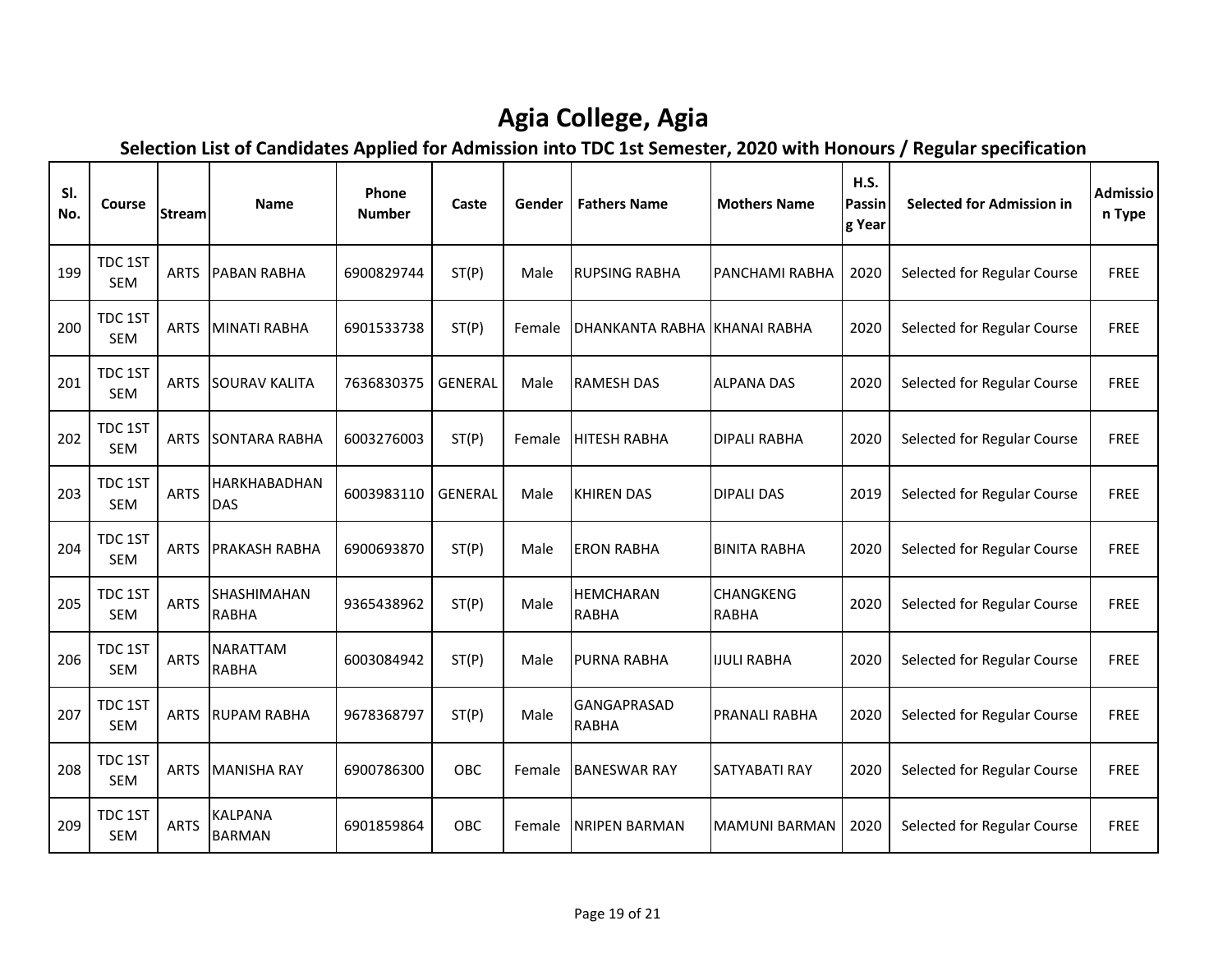| SI.<br>No. | Course                | <b>Stream</b> | <b>Name</b>                        | Phone<br><b>Number</b> | Caste          | Gender | <b>Fathers Name</b>          | <b>Mothers Name</b>        | <b>H.S.</b><br><b>Passin</b><br>g Year | <b>Selected for Admission in</b> | <b>Admissio</b><br>n Type |
|------------|-----------------------|---------------|------------------------------------|------------------------|----------------|--------|------------------------------|----------------------------|----------------------------------------|----------------------------------|---------------------------|
| 210        | TDC 1ST<br><b>SEM</b> | <b>ARTS</b>   | <b>POMPY RABHA</b>                 | 6001247287             | ST(P)          | Female | <b>SURPEN RABHA</b>          | <b>FULMATI RABHA</b>       | 2020                                   | Selected for Regular Course      | <b>FREE</b>               |
| 211        | TDC 1ST<br>SEM        | <b>ARTS</b>   | MINAKSHI RABHA                     | 6003185705             | ST(P)          | Female | <b>BHUBAN RABHA</b>          | JUNUKA RABHA               | 2020                                   | Selected for Regular Course      | <b>FREE</b>               |
| 212        | TDC 1ST<br><b>SEM</b> | <b>ARTS</b>   | <b>HIROKJYOTI</b><br><b>KALITA</b> | 9401059868             | <b>GENERAL</b> | Male   | <b>KOKIL KALITA</b>          | SIMA KALITA                | 2020                                   | Selected for Regular Course      | <b>FREE</b>               |
| 213        | TDC 1ST<br><b>SEM</b> | <b>ARTS</b>   | <b>CHINMAY RAY</b>                 | 6000368594             | <b>OBC</b>     | Male   | <b>BINAY RAY</b>             | <b>MINU RAY</b>            | 2020                                   | Selected for Regular Course      | <b>FREE</b>               |
| 214        | TDC 1ST<br><b>SEM</b> | <b>ARTS</b>   | <b>HARINI RABHA</b>                | 7638867853             | ST(P)          | Female | <b>NRIPEN RABHA</b>          | <b>PADABATI RABHA</b>      | 2020                                   | Selected for Regular Course      | <b>FREE</b>               |
| 215        | TDC 1ST<br><b>SEM</b> | <b>ARTS</b>   | <b>SUSANTA RABHA</b>               | 6003186812             | ST(P)          | Male   | <b>BRAJEN RABHA</b>          | <b>UTTARA RABHA</b>        | 2020                                   | Selected for Regular Course      | <b>FREE</b>               |
| 216        | TDC 1ST<br>SEM        | <b>ARTS</b>   | <b>KAHIMA RABHA</b>                | 6003876080             | ST(P)          | Female | <b>PULEN RABHA</b>           | <b>PRANATI RABHA</b>       | 2020                                   | Selected for Regular Course      | <b>FREE</b>               |
| 217        | TDC 1ST<br><b>SEM</b> | <b>ARTS</b>   | <b>NIKUMONI NATH</b>               | 8473910783             | OBC            | Female | <b>KALYAN NATH</b>           | <b>DAIJI NATH</b>          | 2020                                   | Selected for Regular Course      | <b>FREE</b>               |
| 218        | TDC 1ST<br><b>SEM</b> | <b>ARTS</b>   | <b>JANCHILLA R</b><br>SANGMA       | 9957956513             | ST(P)          | Female | PHILLARSON K<br><b>MARAK</b> | <b>DELLITHAR</b><br>SANGMA | 2020                                   | Selected for Regular Course      | <b>FREE</b>               |
| 219        | TDC 1ST<br><b>SEM</b> | <b>ARTS</b>   | <b>SALON RABHA</b>                 | 6001742088             | ST(P)          | Male   | <b>RANGAN RABHA</b>          | <b>DANDI RABHA</b>         | 2020                                   | Selected for Regular Course      | <b>FREE</b>               |
| 220        | TDC 1ST<br>SEM        | <b>ARTS</b>   | <b>PRIYANKA RAY</b>                | 9864258263             | <b>OBC</b>     | Female | <b>BASAB RAY</b>             | <b>SOFALA RAY</b>          | 2020                                   | Selected for Regular Course      | <b>FREE</b>               |